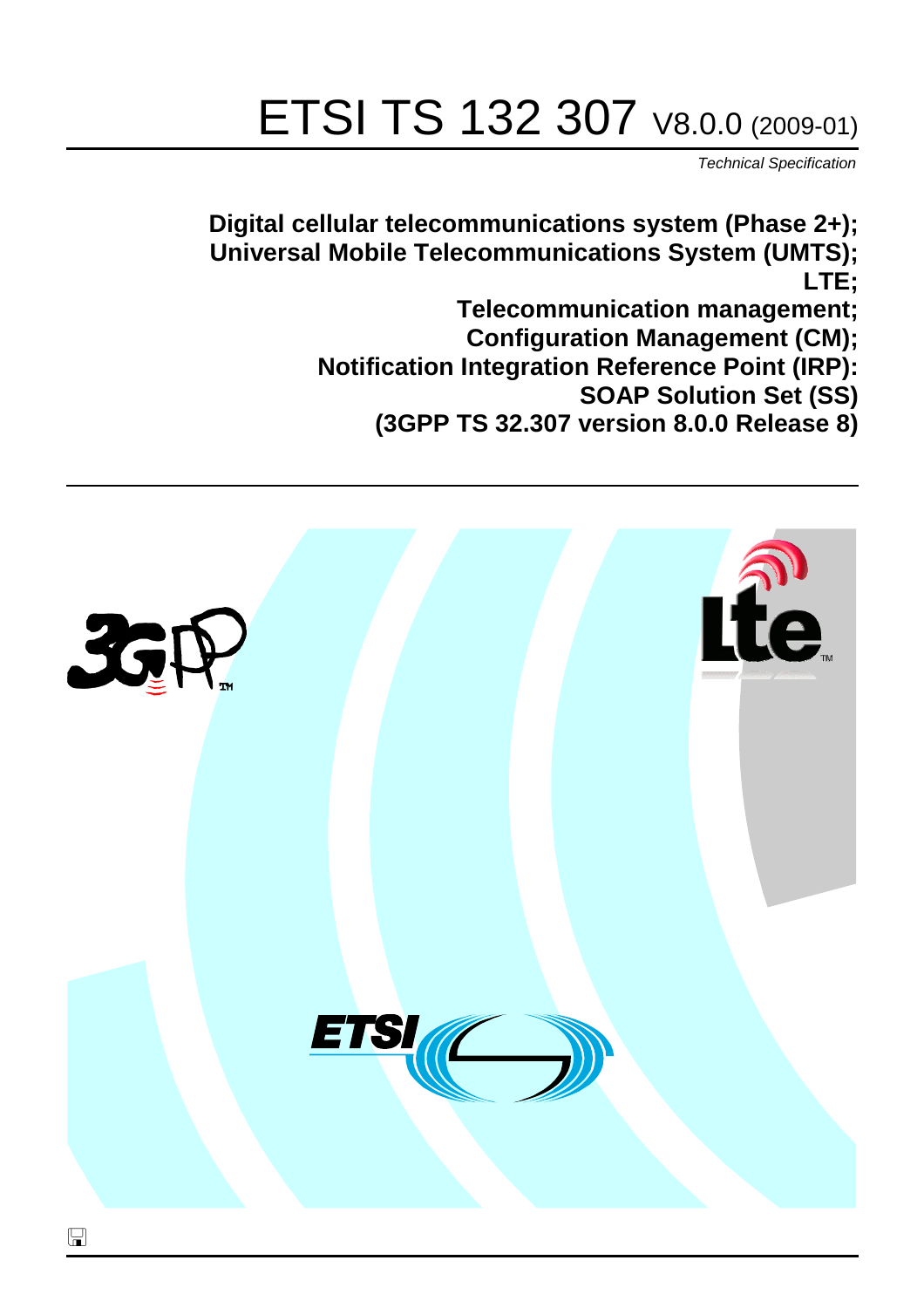Reference RTS/TSGS-0532307v800

Keywords

GSM, LTE, UMTS

#### *ETSI*

#### 650 Route des Lucioles F-06921 Sophia Antipolis Cedex - FRANCE

Tel.: +33 4 92 94 42 00 Fax: +33 4 93 65 47 16

Siret N° 348 623 562 00017 - NAF 742 C Association à but non lucratif enregistrée à la Sous-Préfecture de Grasse (06) N° 7803/88

#### *Important notice*

Individual copies of the present document can be downloaded from: [http://www.etsi.org](http://www.etsi.org/)

The present document may be made available in more than one electronic version or in print. In any case of existing or perceived difference in contents between such versions, the reference version is the Portable Document Format (PDF). In case of dispute, the reference shall be the printing on ETSI printers of the PDF version kept on a specific network drive within ETSI Secretariat.

Users of the present document should be aware that the document may be subject to revision or change of status. Information on the current status of this and other ETSI documents is available at <http://portal.etsi.org/tb/status/status.asp>

If you find errors in the present document, please send your comment to one of the following services: [http://portal.etsi.org/chaircor/ETSI\\_support.asp](http://portal.etsi.org/chaircor/ETSI_support.asp)

#### *Copyright Notification*

No part may be reproduced except as authorized by written permission. The copyright and the foregoing restriction extend to reproduction in all media.

> © European Telecommunications Standards Institute 2009. All rights reserved.

**DECT**TM, **PLUGTESTS**TM, **UMTS**TM, **TIPHON**TM, the TIPHON logo and the ETSI logo are Trade Marks of ETSI registered for the benefit of its Members.

**3GPP**TM is a Trade Mark of ETSI registered for the benefit of its Members and of the 3GPP Organizational Partners. **LTE**™ is a Trade Mark of ETSI currently being registered

for the benefit of its Members and of the 3GPP Organizational Partners.

**GSM**® and the GSM logo are Trade Marks registered and owned by the GSM Association.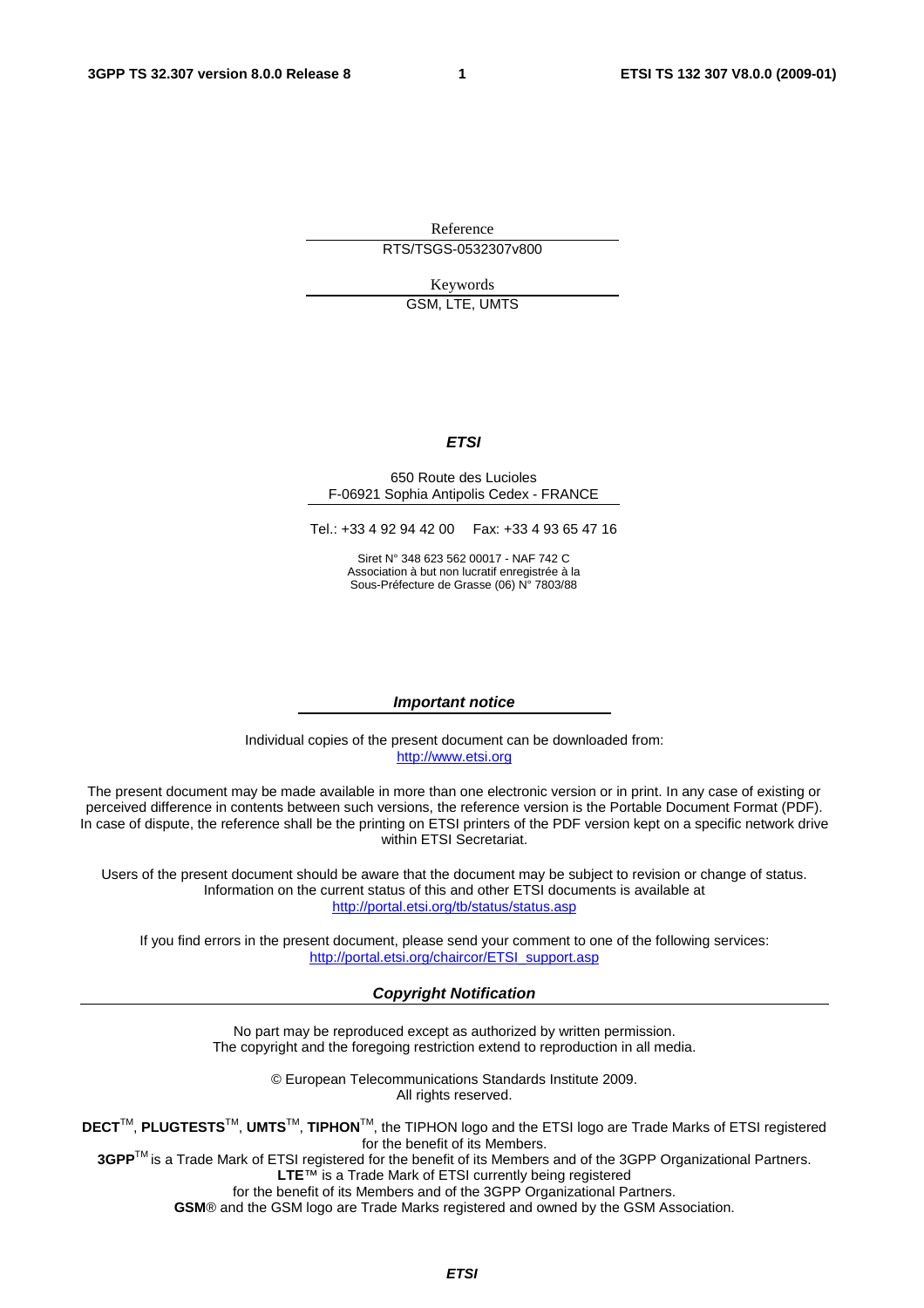## Intellectual Property Rights

IPRs essential or potentially essential to the present document may have been declared to ETSI. The information pertaining to these essential IPRs, if any, is publicly available for **ETSI members and non-members**, and can be found in ETSI SR 000 314: *"Intellectual Property Rights (IPRs); Essential, or potentially Essential, IPRs notified to ETSI in respect of ETSI standards"*, which is available from the ETSI Secretariat. Latest updates are available on the ETSI Web server [\(http://webapp.etsi.org/IPR/home.asp\)](http://webapp.etsi.org/IPR/home.asp).

Pursuant to the ETSI IPR Policy, no investigation, including IPR searches, has been carried out by ETSI. No guarantee can be given as to the existence of other IPRs not referenced in ETSI SR 000 314 (or the updates on the ETSI Web server) which are, or may be, or may become, essential to the present document.

## Foreword

This Technical Specification (TS) has been produced by ETSI 3rd Generation Partnership Project (3GPP).

The present document may refer to technical specifications or reports using their 3GPP identities, UMTS identities or GSM identities. These should be interpreted as being references to the corresponding ETSI deliverables.

The cross reference between GSM, UMTS, 3GPP and ETSI identities can be found under [http://webapp.etsi.org/key/queryform.asp.](http://webapp.etsi.org/key/queryform.asp)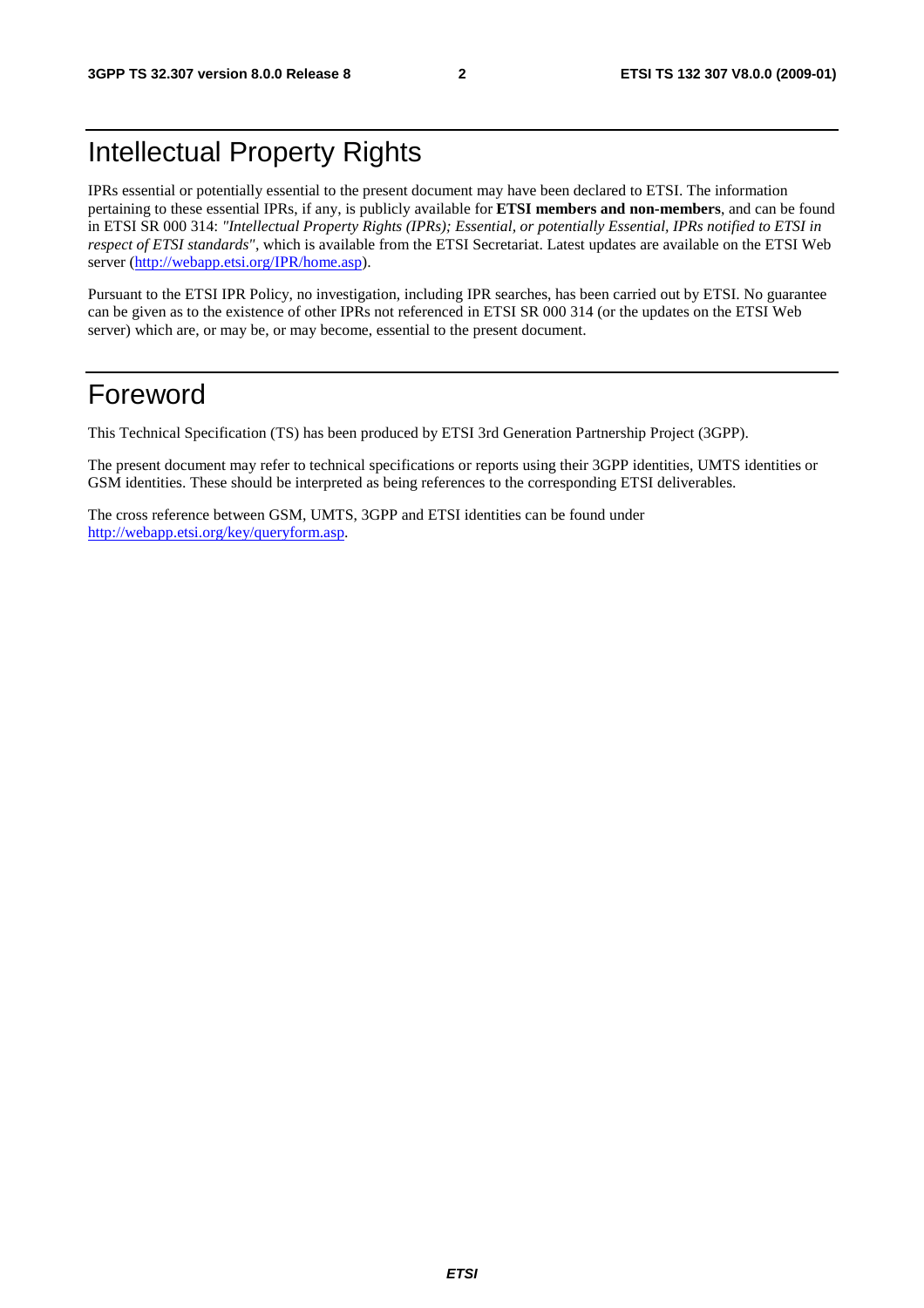#### $\mathbf{3}$

## Contents

| 1       |  |
|---------|--|
| 2       |  |
| 3       |  |
| 3.1     |  |
| 3.2     |  |
| 4       |  |
| 5       |  |
| 5.1     |  |
| 5.2     |  |
| 5.3     |  |
| 5.3.1   |  |
| 5.3.2   |  |
| 5.4     |  |
| 5.4.1   |  |
| 5.4.1.1 |  |
| 5.4.1.2 |  |
| 5.4.1.3 |  |
| 5.4.2   |  |
| 5.4.2.1 |  |
| 5.4.2.2 |  |
| 5.4.2.3 |  |
| 5.4.3   |  |
| 5.4.3.1 |  |
| 5.4.3.2 |  |
| 5.4.3.3 |  |
| 5.4.4   |  |
| 5.4.4.1 |  |
| 5.4.4.2 |  |
| 5.4.4.3 |  |
| 5.4.5   |  |
| 5.4.5.1 |  |
| 5.4.5.2 |  |
| 5.4.5.3 |  |
| 5.4.6   |  |
| 5.4.6.1 |  |
| 5.4.6.2 |  |
| 5.4.6.3 |  |
| 5.4.7   |  |
| 5.4.7.1 |  |
| 5.4.7.2 |  |
| 5.4.7.3 |  |
| 5.4.8   |  |
| 5.4.8.1 |  |
| 5.4.8.2 |  |
| 5.4.8.3 |  |
| 5.5     |  |
| 5.6     |  |
|         |  |
| 5.6.1   |  |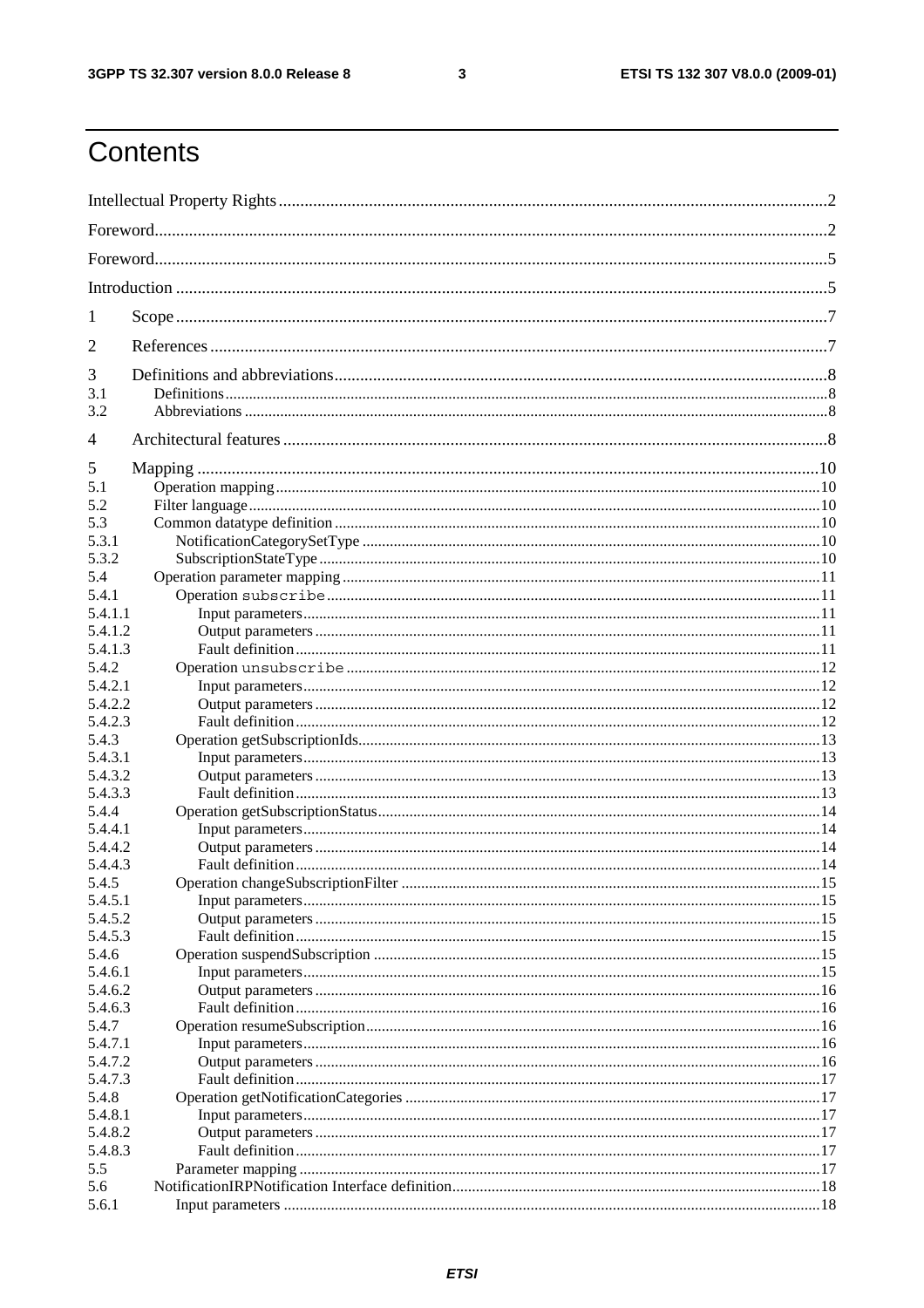$\overline{\mathbf{4}}$ 

|          | 5.6.2                         |  |
|----------|-------------------------------|--|
| 6<br>6.1 |                               |  |
|          | Annex A (normative):          |  |
|          | <b>Annex B</b> (normative):   |  |
|          | <b>Annex C</b> (informative): |  |
|          | <b>Annex D</b> (informative): |  |
|          |                               |  |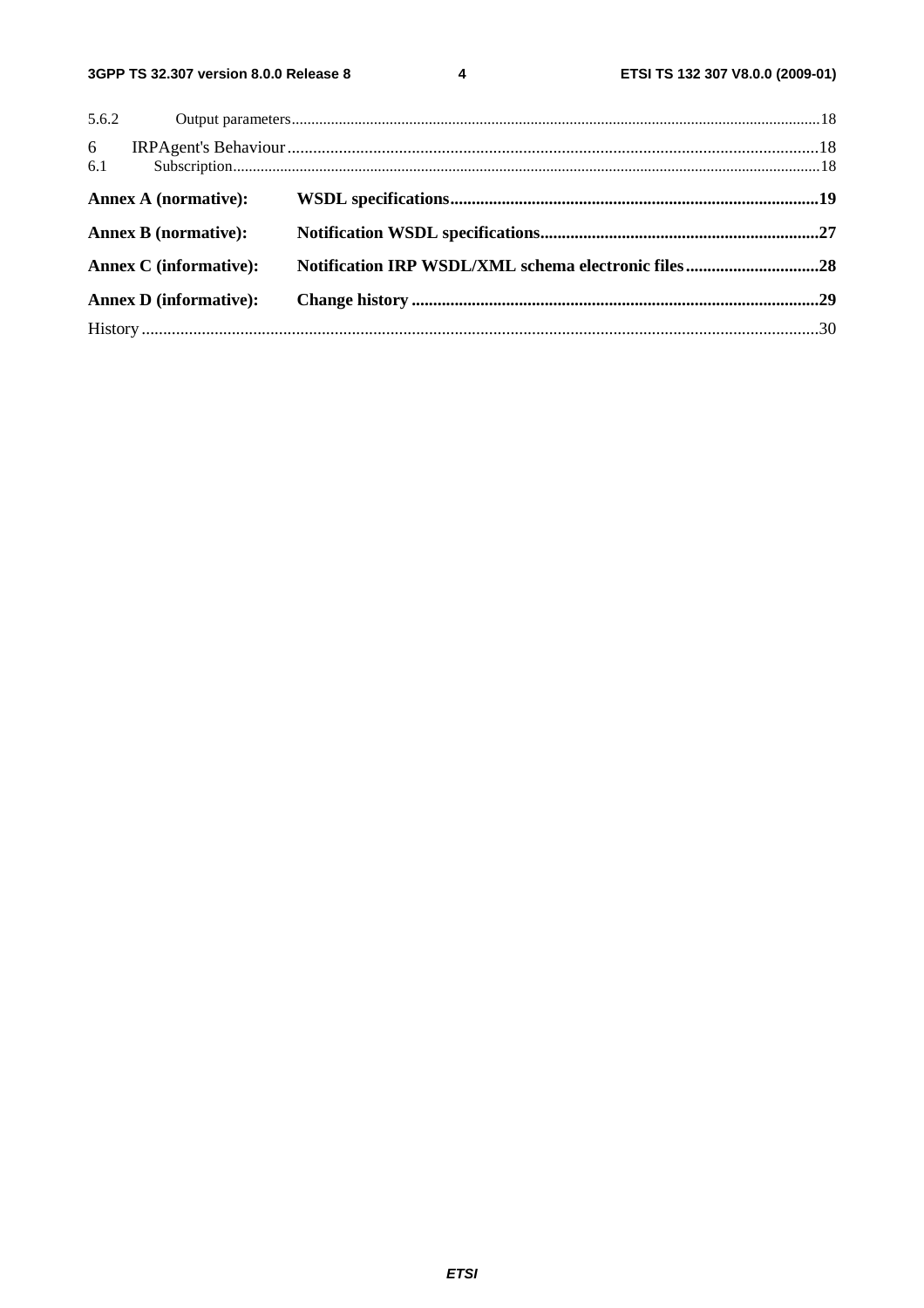## Foreword

This Technical Specification (TS) has been produced by the 3<sup>rd</sup> Generation Partnership Project (3GPP).

The contents of the present document are subject to continuing work within the TSG and may change following formal TSG approval. Should the TSG modify the contents of the present document, it will be re-released by the TSG with an identifying change of release date and an increase in version number as follows:

Version x.y.z

where:

- x the first digit:
	- 1 presented to TSG for information;
	- 2 presented to TSG for approval;
	- 3 or greater indicates TSG approved document under change control.
- y the second digit is incremented for all changes of substance, i.e. technical enhancements, corrections, updates, etc.
- z the third digit is incremented when editorial only changes have been incorporated in the document.

## Introduction

The present document is part of a TS-family covering the 3<sup>rd</sup> Generation Partnership Project; Technical Specification Group Services and System Aspects; Telecommunication management; as identified below:

| 32.307: | Configuration Management (CM); Notification Integration Reference Point (IRP); SOAP<br><b>Solution Set</b>                                            |
|---------|-------------------------------------------------------------------------------------------------------------------------------------------------------|
| 32.305: | Configuration Management (CM); Notification Integration Reference Point (IRP); eXtensible<br>Markup Language (XML) definition                         |
| 32.303: | Configuration Management (CM); Notification Integration Reference Point (IRP); Common<br>Object Request Broker Architecture (CORBA) Solution Set (SS) |
| 32.302: | Configuration Management (CM); Notification Integration Reference Point (IRP); Information<br>Service (IS)                                            |
| 32.301: | Configuration Management (CM); Notification Integration Reference Point (IRP); Requirements                                                           |

Configuration Management (CM), in general, provides the operator with the ability to assure correct and effective operation of the 3G network as it evolves. CM actions have the objective to control and monitor the actual configuration on the Network Elements (NEs) and Network Resources (NRs), and they may be initiated by the operator or by functions in the Operations Systems (OSs) or NEs.

CM actions may be requested as part of an implementation programme (e.g. additions and deletions), as part of an optimisation programme (e.g. modifications), and to maintain the overall Quality of Service (QoS). The CM actions are initiated either as a single action on a NE of the 3G network or as part of a complex procedure involving actions on many NEs.

The Itf-N interface is built up by a number of Integration Reference Points (IRPs) and a related Name Convention, which realise the functional capabilities over this interface. The basic structure of the IRPs is defined in 3GPP TS 32.101 [6] and 3GPP TS 32.102 [7].

Network Elements (NEs) under management and element managers generate notifications of events about occurrences within the network. Different kinds of events carry different kinds of information. For instance a new alarm as specified in 3GPP TS 32.111-2 Alarm IRP: Information Service [5], is one possible kind of event, an object creation as specified in 3GPP TS 32.602 Basic CM IRP: Information Service [15] is another possible kind of event.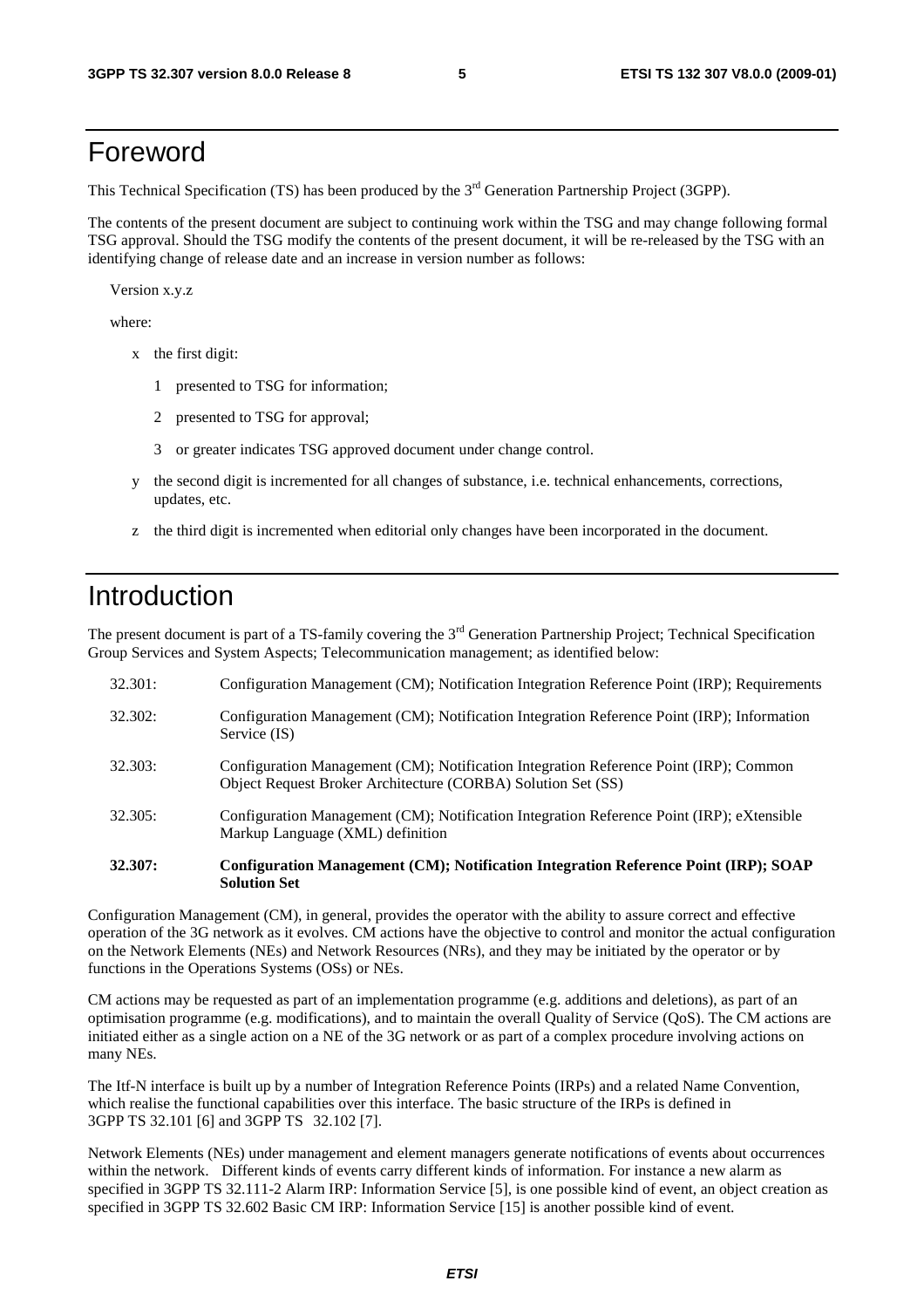Information of an event is carried in notification. An IRPAgent (typically an EM or a NE) emits notifications. IRPManager (typically a network management system) receives notifications. The purpose of Notification IRP is to define an interface through which an IRPManager can subscribe to IRPAgent for receiving notifications.

This IRP bases its design on work captured in ITU-T Recommendation X.734 [2], The central design ideas are:

- Separation of notification Consumers (IRPManagers) from Producers (IRPAgents);
- Notifications are sent to IRPManagers without the need for IRPManagers to periodically check for new notifications.

Common characteristics related to notifications in all other IRPs are gathered in one IRP.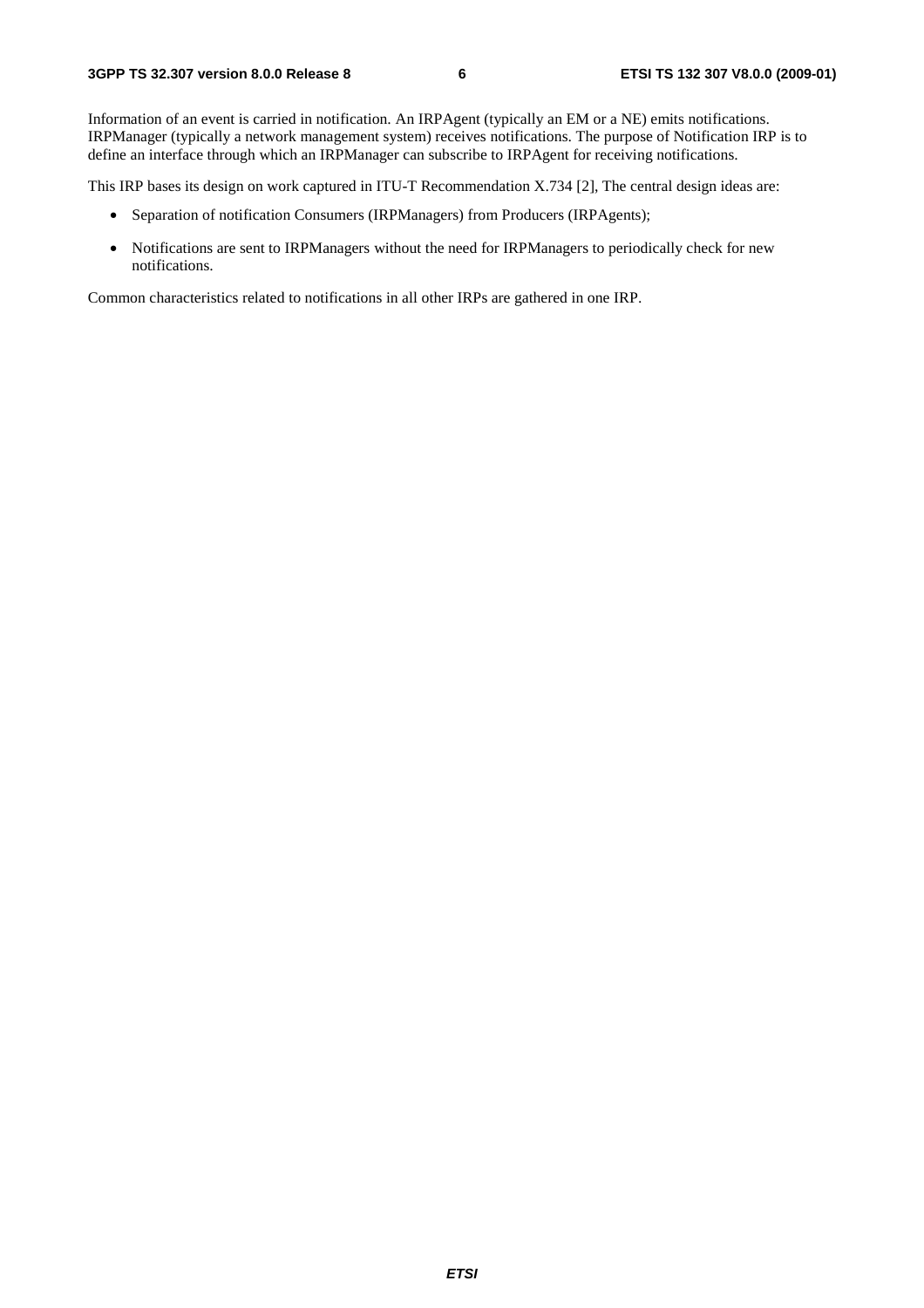## 1 Scope

The present document specifies the SOAP Solution Set for the IRP whose semantics is specified in Notification IRP: Information Service (3GPP TS 32.302 [4]).

This Solution Set specification is related to 3GPP TS 32.302 V8.0.X.

## 2 References

The following documents contain provisions which, through reference in this text, constitute provisions of the present document.

- References are either specific (identified by date of publication, edition number, version number, etc.) non-specific.
- For a specific reference, subsequent revisions do not apply.
- For a non-specific reference, the latest version applies. In the case of a reference to a 3GPP document (including a GSM document), a non-specific reference implicitly refers to the latest version of that document *in the same Release as the present document*.
- [1] ITU-T Recommendation X.736: "Information technology Open Systems Interconnection Systems Management: Security alarm reporting function".
- [2] ITU-T Recommendation X.734 (1992): "Information technology Open Systems Interconnection Systems management: Event report management function".
- [3] 3GPP TS 32.312: "Telecommunication management; Generic Integration Reference Point (IRP) management; Information Service (IS)".
- [4] 3GPP TS 32.302: "Telecommunication management; Configuration Management (CM); Notification Integration Reference Point (IRP): Information Service (IS)".
- [5] 3GPP TS 32.111-2: "Telecommunication management; Fault Management; Part 2: Alarm Integration Reference Point (IRP): Information Service (IS)".
- [6] 3GPP TS 32.101: "Telecommunication management; Principles and high level requirements".
- [7] 3GPP TS 32.102: "Telecommunication management; Architecture".
- [8] 3GPP TS 32.301: "Telecommunication Management; Configuration Management (CM); Notification Integration Reference Point (IRP): Requirements".
- [9] 3GPP TS 32.317: "Telecommunication management; Generic Integration Reference Point (IRP) management; SOAP solution set".
- [10] 3GPP TS 32.311: "Telecommunication management; Generic Integration Reference Point (IRP) management; Requirements".
- [11] 3GPP TS 32.172: "Telecommunication management; Subscription Management (SuM) Network Resource Model (NRM) Integration Reference Point (IRP): Information Service".
- [12] W3C SOAP 1.1 specification [\(http://www.w3.org/TR/2000/NOTE-SOAP-20000508/](http://www.w3.org/TR/2000/NOTE-SOAP-20000508/))
- [13] W3C XPath 1.0 specification [\(http://www.w3.org/TR/1999/REC-xpath-19991116\)](http://www.w3.org/TR/1999/REC-xpath-19991116)
- [14] W3C WSDL 1.1 specification [\(http://www.w3.org/TR/2001/NOTE-wsdl-20010315](http://www.w3.org/TR/wsdl))
- [15] 3GPP TS 32.602: "Telecommunication management; Configuration Management (CM); Basic CM Integration Reference Point (IRP): Information Service (IS)".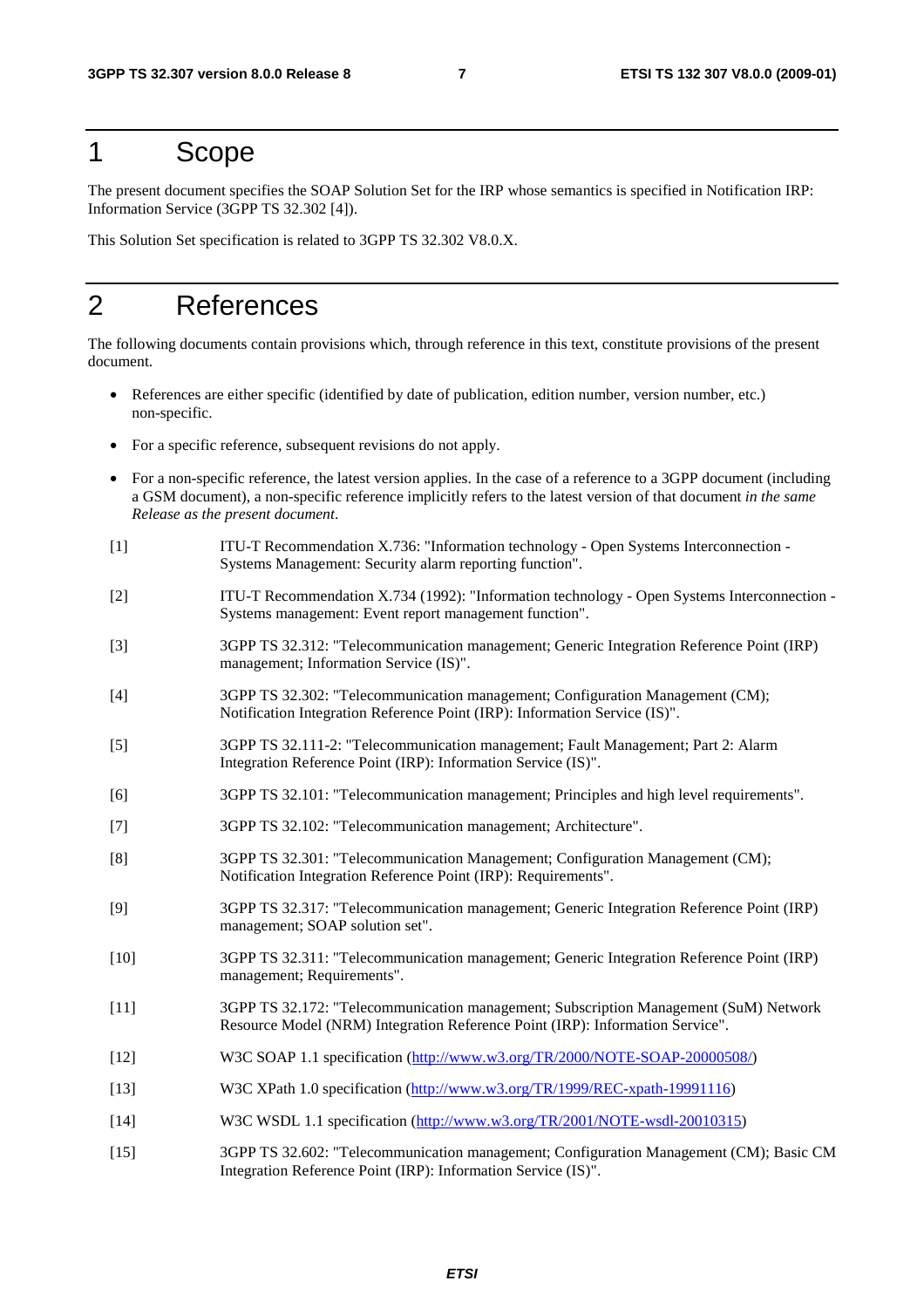[16] 3GPP TS 32.305: "Telecommunication management; Configuration Management (CM); Notification Integration Reference Point (IRP): eXtensible Markup Language (XML) definition". [17] WS-I Basic Profile Version 1.1 [\(http://www.ws-i.org/Profiles/BasicProfile-1.1-2004-08-24.html](http://www.ws-i.org/Profiles/BasicProfile-1.1-2004-08-24.html)) [18] W3C SOAP 1.2 specification [\(http://www.w3.org/TR/soap12-part1/\)](http://www.w3.org/TR/soap12-part1/)

## 3 Definitions and abbreviations

## 3.1 Definitions

For the purposes of the present document, the terms and definitions given in 3GPP TS 32.101 [6], 3GPP TS 32.102 [7] and 3GPP TS 32.301 [8] and the following apply:

**IRP document version number string (or "IRPVersion"):** See 3GPP TS 32.311 [10].

## 3.2 Abbreviations

For the purposes of the present document, the following abbreviations apply:

| CМ          | <b>Configuration Management</b>            |
|-------------|--------------------------------------------|
| EM          | <b>Element Manager</b>                     |
| IS          | <b>Information Service</b>                 |
| <b>NE</b>   | Network Element                            |
| <b>NV</b>   | Name and Value pair                        |
| QoS         | Quality of Service                         |
| SS          | <b>Solution Set</b>                        |
| <b>WSDL</b> | Web Service Description Language           |
| WS-I        | Web Services Interoperability Organization |
|             |                                            |

## 4 Architectural features

The overall architectural feature of Notification IRP is specified in 3GPP TS 32.302 [4]. This clause specifies features that are specific to the SOAP solution set.

The SOAP 1.1 specification [12] and WSDL 1.1 specification [14] are supported.

The SOAP 1.2 specification [18] is supported optionally.

This specification uses "document" style in WSDL file.

This specification uses "literal" encoding style in WSDL file.

The IRPAgent shall support the push interface model that means IRPAgent sends notifications to IRPManager as soon as new events occur. IRPManager does not need to check ("pull") for events.

The 'Notification' definition is imported from Notification IRP XML Definition [16].

This specification uses a number of namespace prefixes throughout that are listed in Table 4.1.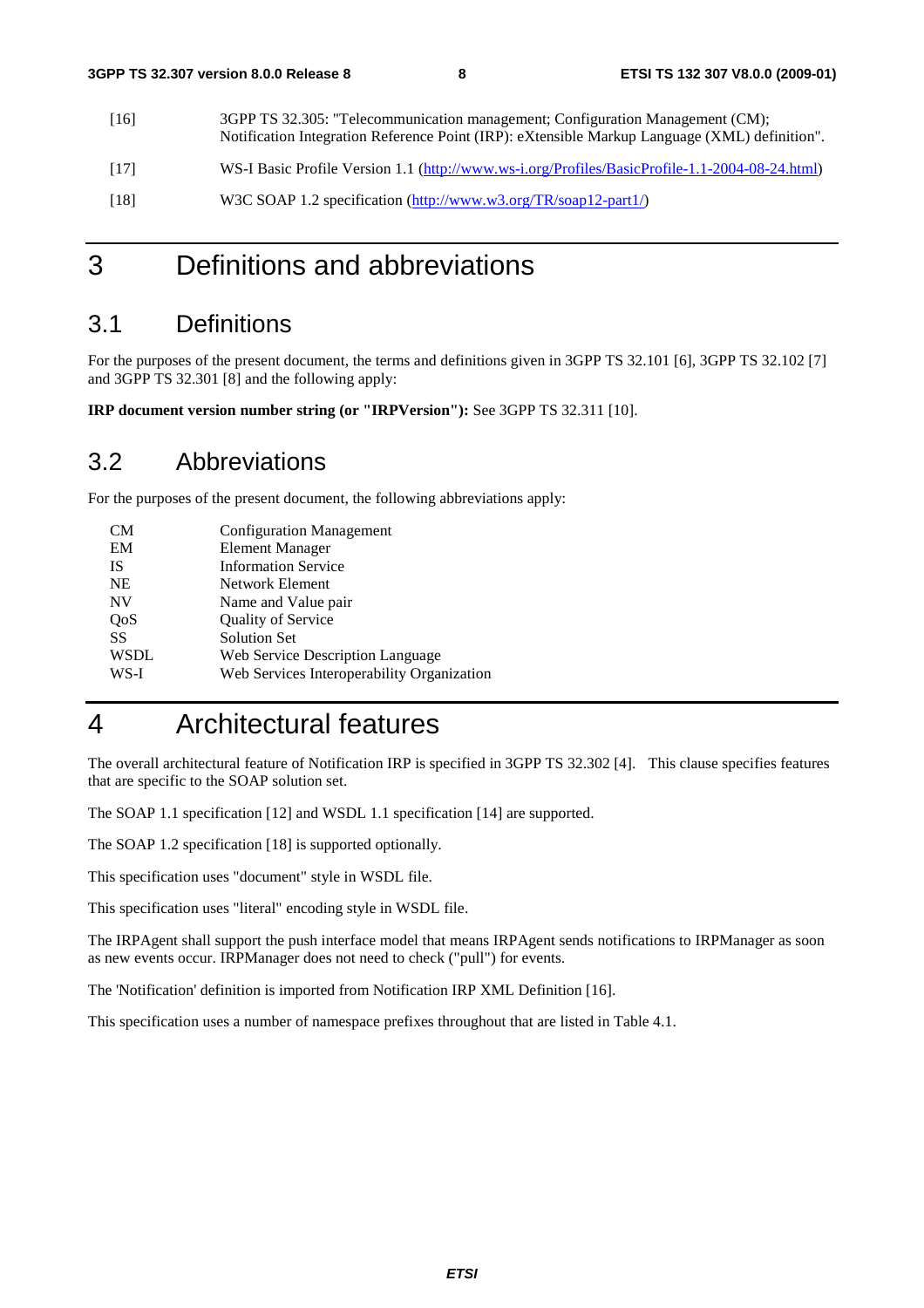| <b>PREFIX</b>    | <b>NAMESPACE</b>                                                                            |
|------------------|---------------------------------------------------------------------------------------------|
| http             | http://schemas.xmlsoap.org/wsdl/http/                                                       |
| soap             | http://schemas.xmlsoap.org/wsdl/soap/                                                       |
| SOAP-ENV         | http://schemas.xmlsoap.org/soap/envelope/                                                   |
| SOAP-ENC or      | http://schemas.xmlsoap.org/soap/encoding/                                                   |
| soapenc          |                                                                                             |
| xs or xsd        | http://www.w3.org/2001/XMLSchema                                                            |
| xsi              | http://www.w3.org/2001/XMLSchema-instance                                                   |
| ntflRPSystem     | http://www.3gpp.org/ftp/Specs/archive/32_series/32.307/schema/32307-                        |
|                  | 800/NotificationIRPSystem                                                                   |
| ntflRPData       | http://www.3gpp.org/ftp/Specs/archive/32_series/32.307/schema/32307-800/NotificationIRPData |
| ntflRPNtfSystem  | http://www.3gpp.org/ftp/Specs/archive/32_series/32.307/schema/32307-                        |
|                  | 800/notification/NotificationIRPNtfSystem                                                   |
| ntflRPNtfData    | http://www.3gpp.org/ftp/Specs/archive/32_series/32.307/schema/32307-                        |
|                  | 800/notification/NotificationIRPNtfData                                                     |
| genericlRPSystem | http://www.3gpp.org/ftp/Specs/archive/32_series/32.317/schema/32317-800/GenericIRPSystem    |

**Table 4.1: Prefixes and Namespaces used in this specification**

The WSDL structure is like Figure 4.1:







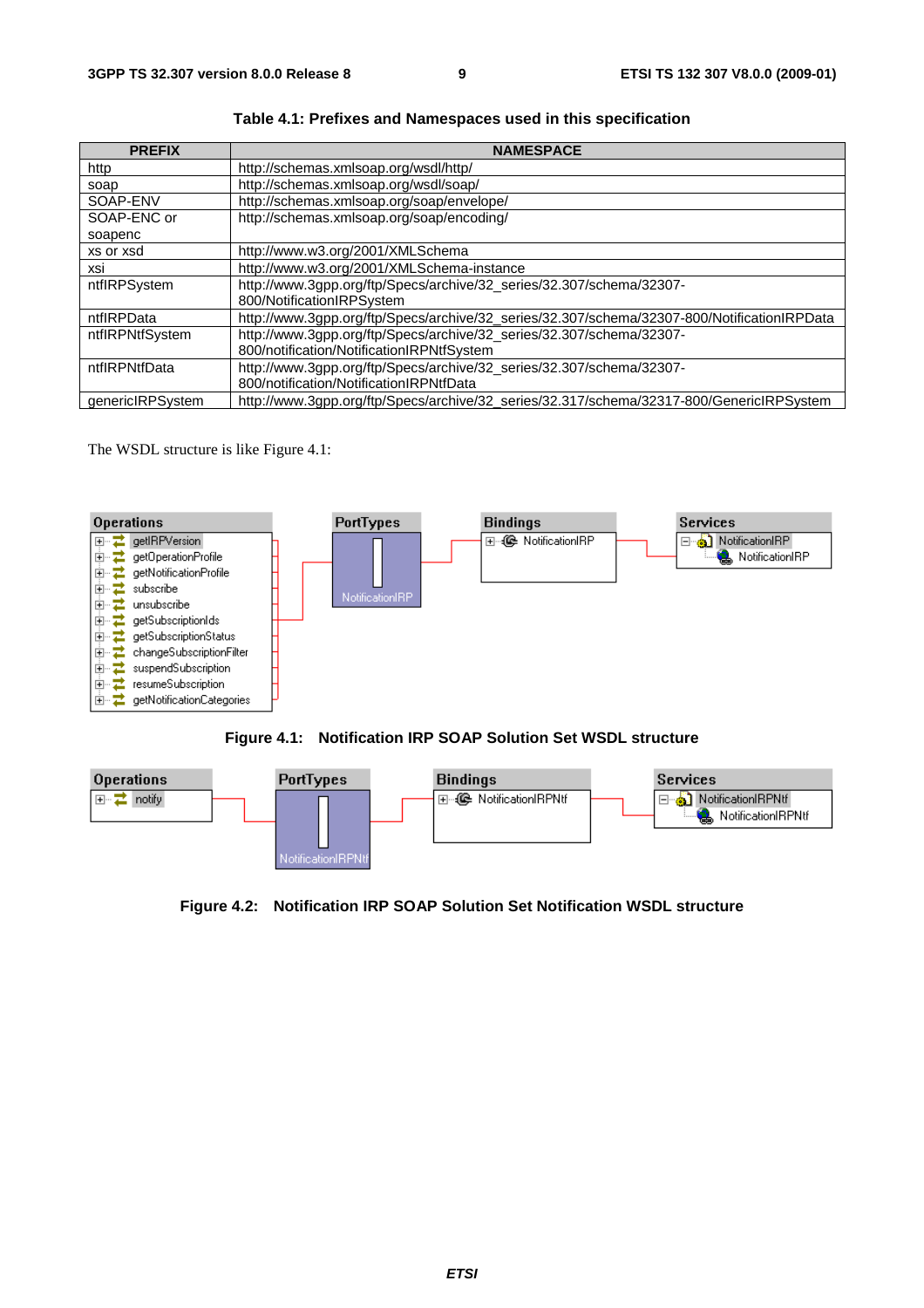## 5 Mapping

## 5.1 Operation mapping

Notification IRP: IS (3GPP TS 32.302 [5]) defines semantics of operations visible across this IRP. These operations are the operations of the IOCs defined in 3GPP TS 32.302 [5].

Table 5.1 maps the operations defined in Notification IRP: IS (3GPP TS 32.302 [5]) to their equivalents (methods) in this Solution Set (SS). Specifically, the table 5.1 maps the operations of the IOCs defined in 3GPP TS 32.302 [5] to their equivalents in this SS. Since one of the IOCs, the NotificationIRP IOC, inherits from the ManagedGenericIRP IOC [4], the table 5.1 also maps the operations of ManagedGenericIRP IOC to their equivalents (methods) in this SS.

Table 5.1 also qualifies if a method is Mandatory (M) or Optional (O).

| IS Operations in 3GPP TS 32.302 [5]                                                                                                                                  | <b>SS Operations</b>      | Qualifier |
|----------------------------------------------------------------------------------------------------------------------------------------------------------------------|---------------------------|-----------|
| subscribe                                                                                                                                                            | subscribe                 | м         |
| unsubscribe                                                                                                                                                          | unsubscribe               | М         |
| getSubscriptionIds                                                                                                                                                   | getSubscriptionIds        | O         |
| getSubscriptionStatus                                                                                                                                                | getSubscriptionStatus     | ∩         |
| changeSubscriptionFilter                                                                                                                                             | changeSubscriptionFilter  | Ω         |
| suspendSubscription                                                                                                                                                  | suspendSubscription       | റ         |
| resumeSubscription                                                                                                                                                   | resumeSubscription        | ∩         |
| getNotificationCategories                                                                                                                                            | getNotificationCategories | റ         |
| getIRPVersion (see note.)                                                                                                                                            | getIRPVersion             | M         |
| getOperationProfile (see note.)                                                                                                                                      | getOperationProfile       |           |
| getNotificationProfile (see note.)                                                                                                                                   | getNotificationProfile    | n         |
| NOTE: These 3 operations are operations of ManagedGenericIRP IOC specified in 3GPP TS 32.312 [4].<br>The NotificationIRP IOC of 3GPP TS 32.302 [5] inherits from it. |                           |           |

**Table 5.1: Mapping from IS Operation to SS Equivalents** 

## 5.2 Filter language

The filter language used in the SS is the XPath Language (see W3C XPath 1.0 specification [13]). IRPAgents may throw a FilterComplexityLimit fault when a given filter is too complex.

## 5.3 Common datatype definition

### 5.3.1 NotificationCategorySetType

```
<complexType name="NotificationCategorySetType"> 
<complexContent> 
<extension base="ntfIRPData:VersionNumberSetType"> 
   </extension> 
</complexContent> 
</complexType>
```
## 5.3.2 SubscriptionStateType

```
<simpleType name="SubscriptionStateType"> 
<restriction base="string"> 
       <enumeration value="Suspended"/> 
       <enumeration value="NotSuspended"/> 
   </restriction> 
</simpleType>
```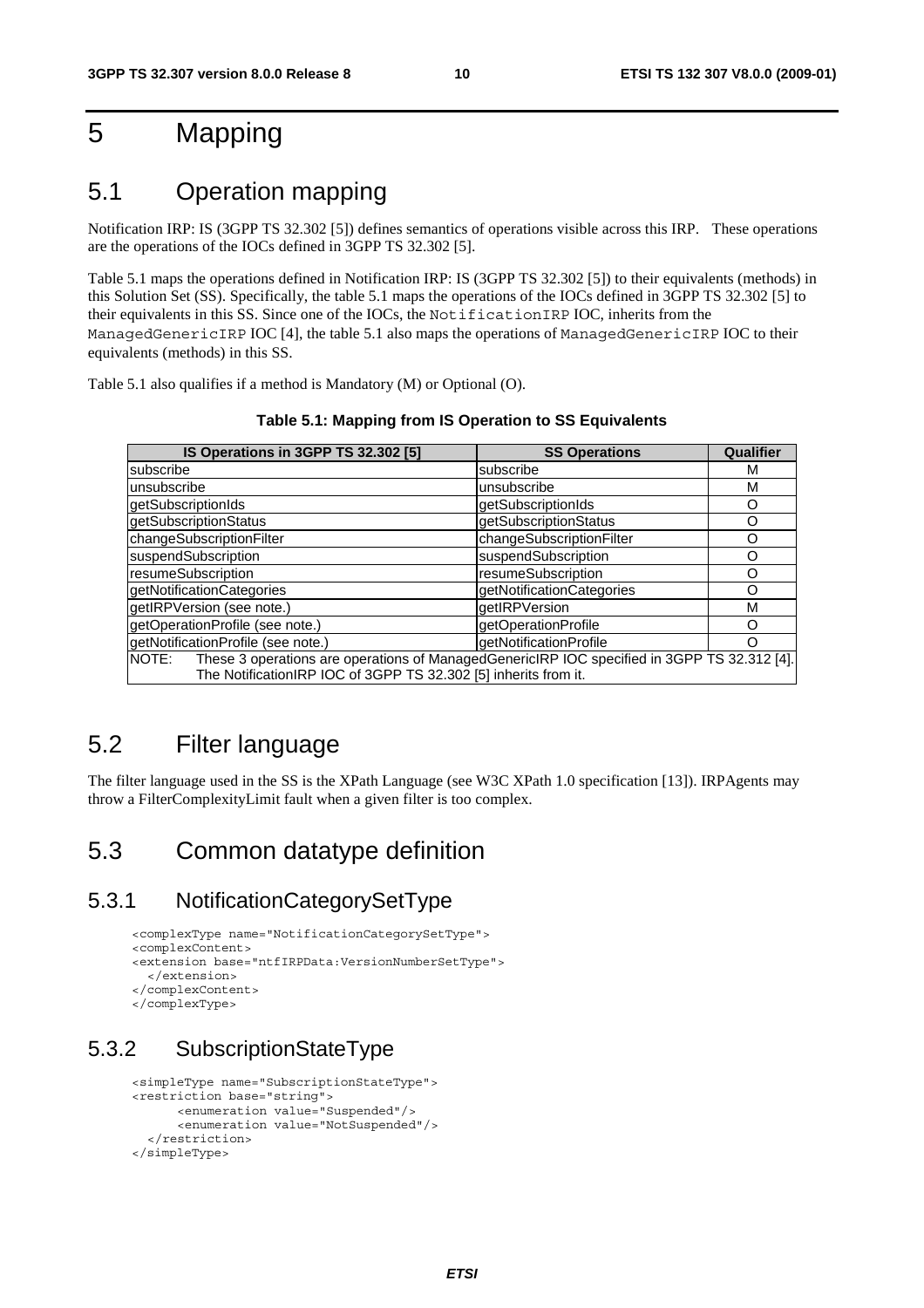## 5.4 Operation parameter mapping

3GPP TS 32.302 [5] defines semantics of parameters carried in operations across the Notification IRP. The tables below show the mapping of these parameters, as per operation, to their equivalents defined in this SS.

### 5.4.1 Operation subscribe

### 5.4.1.1 Input parameters

#### **Table 5.4.1.1: Mapping from IS subscribe input parameters to SS equivalents**

| <b>IS Operation parameter</b>                                                                                                                                                                                                                       |                      | <b>SS Method parameter</b>                                     | <b>Qualifier</b> |
|-----------------------------------------------------------------------------------------------------------------------------------------------------------------------------------------------------------------------------------------------------|----------------------|----------------------------------------------------------------|------------------|
| managerReference                                                                                                                                                                                                                                    |                      | anyURI managerReference                                        | м                |
| timeTick                                                                                                                                                                                                                                            |                      | long timeTick                                                  | O                |
| notificationCategories                                                                                                                                                                                                                              |                      | IntflRPData:NotificationCategorySetType notificationCategories | O                |
| filter                                                                                                                                                                                                                                              |                      | string filter (see note 1)                                     |                  |
|                                                                                                                                                                                                                                                     |                      | anyURI ntfTransServiceNS (see note 2)                          | м                |
| NOTE1:<br>The grammar of the filter string is XPath defined by W3C XPath 1.0 specification [12].                                                                                                                                                    |                      |                                                                |                  |
| NOTE2:<br>This parameter is used to specify the name space of the Web Notification Transmission Service that will be<br>used for sending notification.<br>The 'http://www.3gpp.org/ftp/Specs/archive/32_series/32307/schema/32307-800/notification' |                      |                                                                |                  |
|                                                                                                                                                                                                                                                     | should be supported. |                                                                |                  |

#### Here is the XML schema fragment of the subscribe request:

```
<!-- subscribe Request --> 
<element name="subscribe"> 
<complexType> 
<sequence> 
 <element name="managerReference" type="anyURI"/> 
  <element name="timeTick" type="long" minOccurs="0"/> 
  <element name="notificationCategories" type="ntfIRPData:NotificationCategorySetType" 
  minOccurs="0"/> 
  <element name="filter" type="string" minOccurs="0"/> 
  <element name="ntfTransServiceNS" type="anyURI"/> 
</sequence> 
</complexType> 
</element>
```
### 5.4.1.2 Output parameters

#### **Table 5.4.1.2: Mapping from IS subscribe output parameters to SS equivalents**

| <b>IS Operation parameter</b> | <b>SS Method parameter</b>  | <b>Qualifier</b> |
|-------------------------------|-----------------------------|------------------|
| subscriptionId                | string subscriptionId       | М                |
| <b>Istatus</b>                | IntflRPData:subscribeFaultl | М                |

Here is the XML schema fragment of the subscribe response:

```
<!-- subscribe Response --> 
<element name="subscribeResponse"> 
<complexType> 
<sequence> 
  <element name="subscriptionId" type="string"/> 
</sequence> 
</complexType> 
</element>
```
#### 5.4.1.3 Fault definition

```
<!-- subscribe Fault --> 
<element name="subscribeFault"> 
<complexType> 
<choice>
```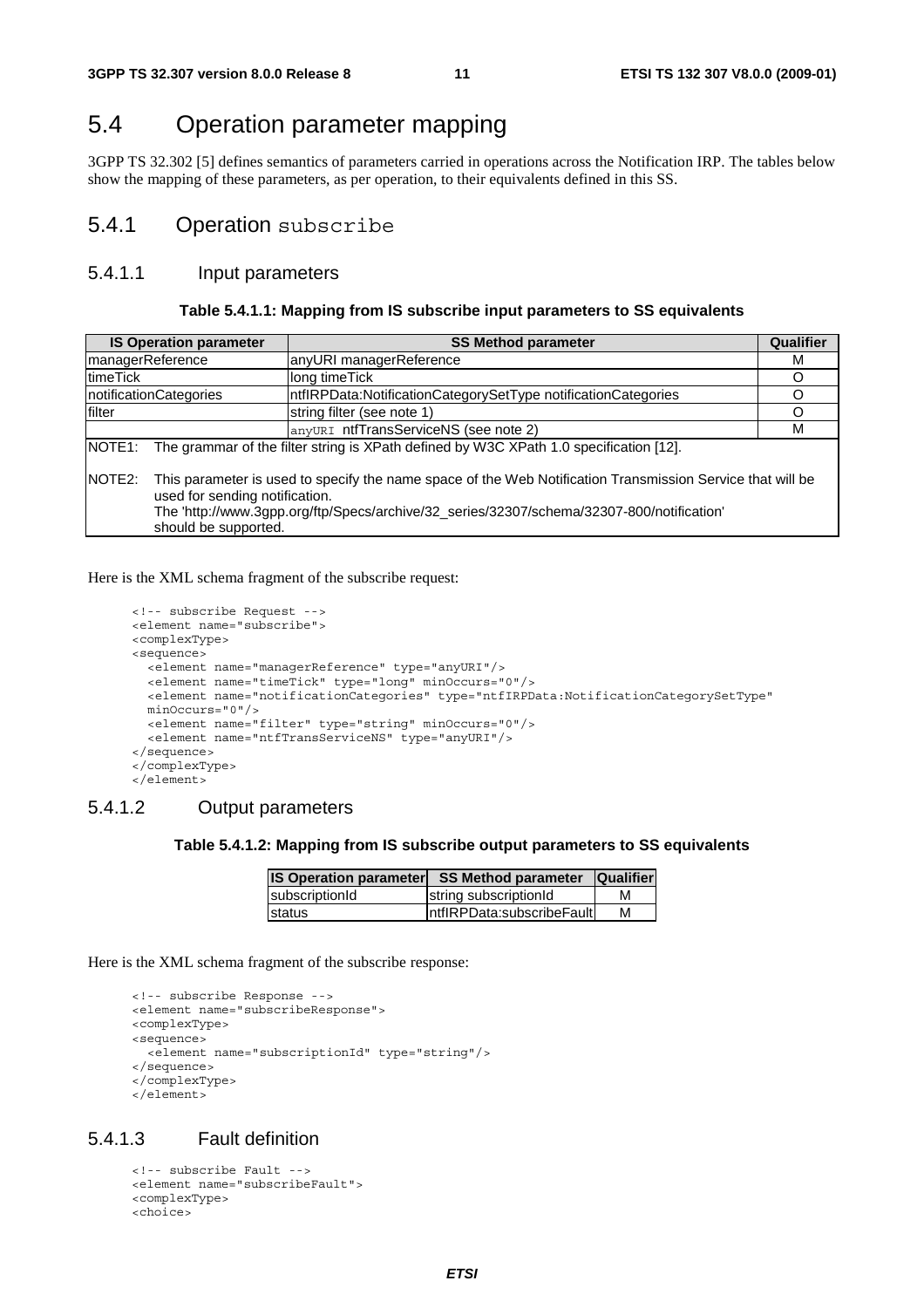```
<element name="AlreadySubscribedFault" type="string"/> 
  <element name="AtLeastOneNotificationCategoryNotSupportedFault" type="string"/> 
  <element name="subscribeFault" type="string"/> 
  <element ref="ntfIRPData:InvalidParameterFault"/> 
</choice> 
</complexType> 
</element>
```
### 5.4.2 Operation unsubscribe

#### 5.4.2.1 Input parameters

#### **Table 5.4.2.1: Mapping from IS unsubscribe input parameters to SS equivalents**

| <b>IS Operation parameter</b> | <b>SS Method parameter</b> | <b>Qualifier</b> |
|-------------------------------|----------------------------|------------------|
| <b>ImanagerReference</b>      | anyURI managerReference    | M                |
| subscriptionId                | string subscriptionId      |                  |

Here is the XML schema fragment of the unsubscribe request:

```
<!-- unsubscribe Request --> 
<element name="unsubscribe"> 
<complexType> 
<sequence> 
<element name="managerReference" type="anyURI"/> 
<element name="subscriptionId" type="string" minOccurs="0"/> 
</sequence> 
</complexType> 
</element>
```
### 5.4.2.2 Output parameters

#### **Table 5.4.2.2: Mapping from IS unsubscribe output parameters to SS equivalents**

| <b>IS Operation parameter</b> | <b>SS Method parameter</b>    | <b>Qualifier</b> |
|-------------------------------|-------------------------------|------------------|
| <b>Status</b>                 | IntflRPData:unsubscribeFaultL |                  |

Here is the XML schema fragment of the unsubscribe response:

```
<!-- unsubscribe Response --> 
<element name="unsubscribeResponse"> 
</element>
```
#### 5.4.2.3 Fault definition

```
<!-- unsubscribe Fault --> 
<element name="unsubscribeFault"> 
<complexType> 
<choice> 
  <element name="unsubscribeFault" type="string"/> 
  <element ref="ntfIRPData:InvalidParameterFault"/> 
</choice> 
</complexType> 
</element>
```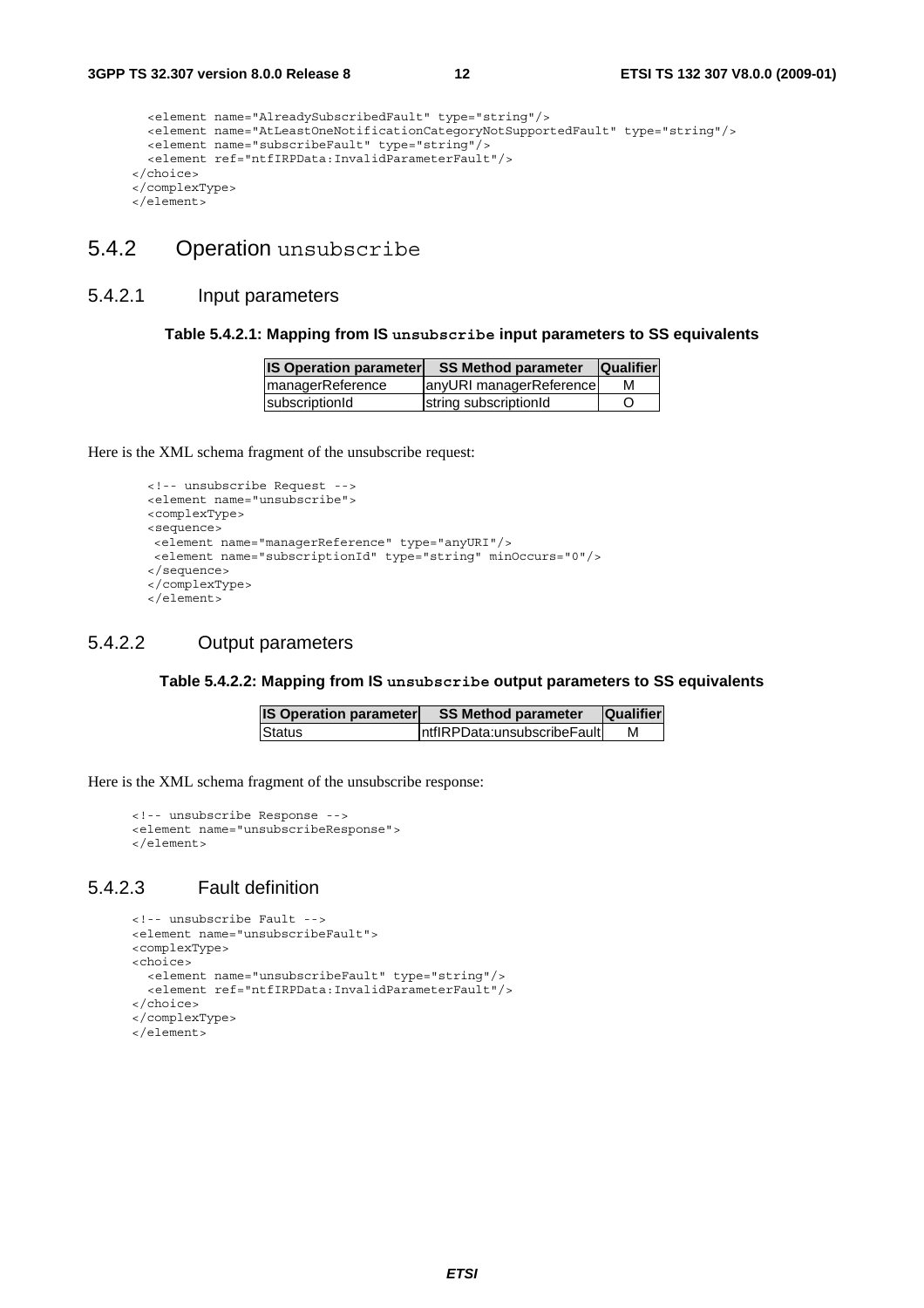### 5.4.3 Operation getSubscriptionIds

### 5.4.3.1 Input parameters

#### **Table 5.4.3.1: Mapping from IS getSubscriptionIds input parameters to SS equivalents**

| <b>IS Operation parameter</b> | <b>SS Method parameter</b> | <b>Qualifier</b> |
|-------------------------------|----------------------------|------------------|
| <b>ImanagerReference</b>      | anyURI managerReference    | м                |

Here is the XML schema fragment of the getSubscriptionIds request:

```
<!-- getSubscriptionIds Request --> 
<element name="getSubscriptionIds"> 
<complexType> 
<sequence> 
<element name="managerReference" type="anyURI"/> 
</sequence> 
</complexType> 
</element>
```
### 5.4.3.2 Output parameters

#### **Table 5.4.3.2: Mapping from IS getSubscriptionIds output parameters to SS equivalents**

| <b>IS Operation parameter</b> | <b>SS Method parameter</b>           | <b>Qualifier</b> |
|-------------------------------|--------------------------------------|------------------|
| IsubscriptionIdSet            | sequence of string subscriptionIdSet |                  |
| Istatus                       | IntflRPData:getSubscriptionIdsFault  | м                |

Here is the XML schema fragment of the getSubscriptionIds response:

```
<!-- getSubscriptionIds Response --> 
<element name="getSubscriptionIdsResponse"> 
<complexType> 
    <sequence> 
        <element name="subscriptionIdSet"> 
           <complexType> 
            <sequence> 
              <element name="subscriptionId" type="string" maxOccurs="unbounded"/> 
            </sequence> 
           </complexType> 
        </element> 
    </sequence> 
</complexType> 
</element>
```
### 5.4.3.3 Fault definition

```
<!-- getSubscriptionIds Fault --> 
<element name="getSubscriptionIdsFault"> 
<complexType> 
<choice> 
   <element name="getSubscriptionIdsFault" type="string"/> 
   <element ref="ntfIRPData:OperationNotSupportedFault"/> 
   <element ref="ntfIRPData:InvalidParameterFault"/> 
</choice> 
</complexType> 
</element>
```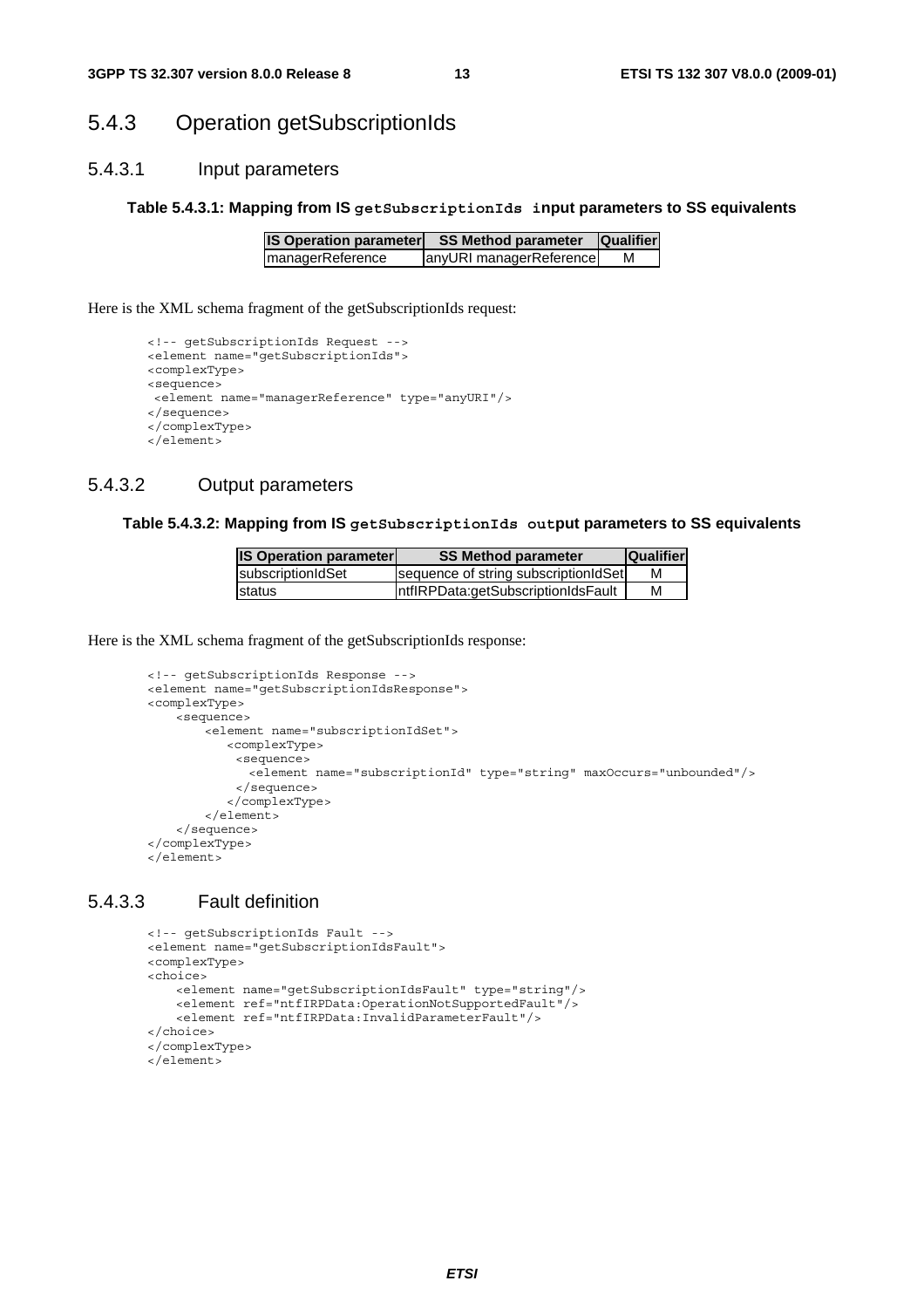### 5.4.4 Operation getSubscriptionStatus

#### 5.4.4.1 Input parameters

#### **Table 5.4.4.1: Mapping from IS getSubscriptionStatus input parameters to SS equivalents**

| IS Operation parameter SS Method parameter Qualifier |                       |   |
|------------------------------------------------------|-----------------------|---|
| subscriptionId                                       | string subscriptionId | м |

Here is the XML schema fragment of the getSubscriptionStatus request:

```
<!-- getSubscriptionStatus Request --> 
<element name="getSubscriptionStatus"> 
 <complexType> 
  <sequence> 
      <element name="subscriptionId" type="string"/> 
  </sequence> 
 </complexType> 
</element>
```
### 5.4.4.2 Output parameters

#### **Table 5.4.4.2: Mapping from IS getSubscriptionStatus output parameters to SS equivalents**

| <b>IS Operation parameter</b>                                                                   | <b>SS Method parameter</b>                                     | Qualifier |  |
|-------------------------------------------------------------------------------------------------|----------------------------------------------------------------|-----------|--|
| notificationCategories                                                                          | IntflRPData:NotificationCategorySetType notificationCategories |           |  |
| filterInEffect                                                                                  | string filterInEffect (see note)                               |           |  |
| SubscriptionState                                                                               | IntflRPData:SubscriptionStateType SubscriptionState            |           |  |
| timeTick                                                                                        | long time Tick                                                 |           |  |
| status                                                                                          | IntflRPData:getSubscriptionStatusFault                         |           |  |
| NOTE:<br>The grammar of the filter string is XPath defined by W3C XPath 1.0 specification [12]. |                                                                |           |  |

Here is the XML schema fragment of the getSubscriptionStatus response:

```
<!-- getSubscriptionStatus Response --> 
<element name="getSubscriptionStatusResponse"> 
<complexType> 
<sequence> 
   .<br>element name="notificationCategories" type="ntfIRPData:NotificationCategorySetType"
   minOc^{ours} = "0"/>
    <element name="filterInEffect" type="string" minOccurs="0"/> 
     <element name="SubscriptionState" type="ntfIRPData:SubscriptionStateType" 
minOccurs="0"/> 
    <element name="timeTick" type="long" minOccurs="0"/> 
</sequence> 
</complexType> 
</element>
```
#### 5.4.4.3 Fault definition

```
<!-- getSubscriptionStatus Fault --> 
 <element name="getSubscriptionStatusFault"> 
     <complexType> 
         <choice> 
             <element name="getSubscriptionStatusFault" type="string"/> 
             <element ref="ntfIRPData:OperationNotSupportedFault"/> 
             <element ref="ntfIRPData:InvalidParameterFault"/> 
         </choice> 
     </complexType> 
 </element>
```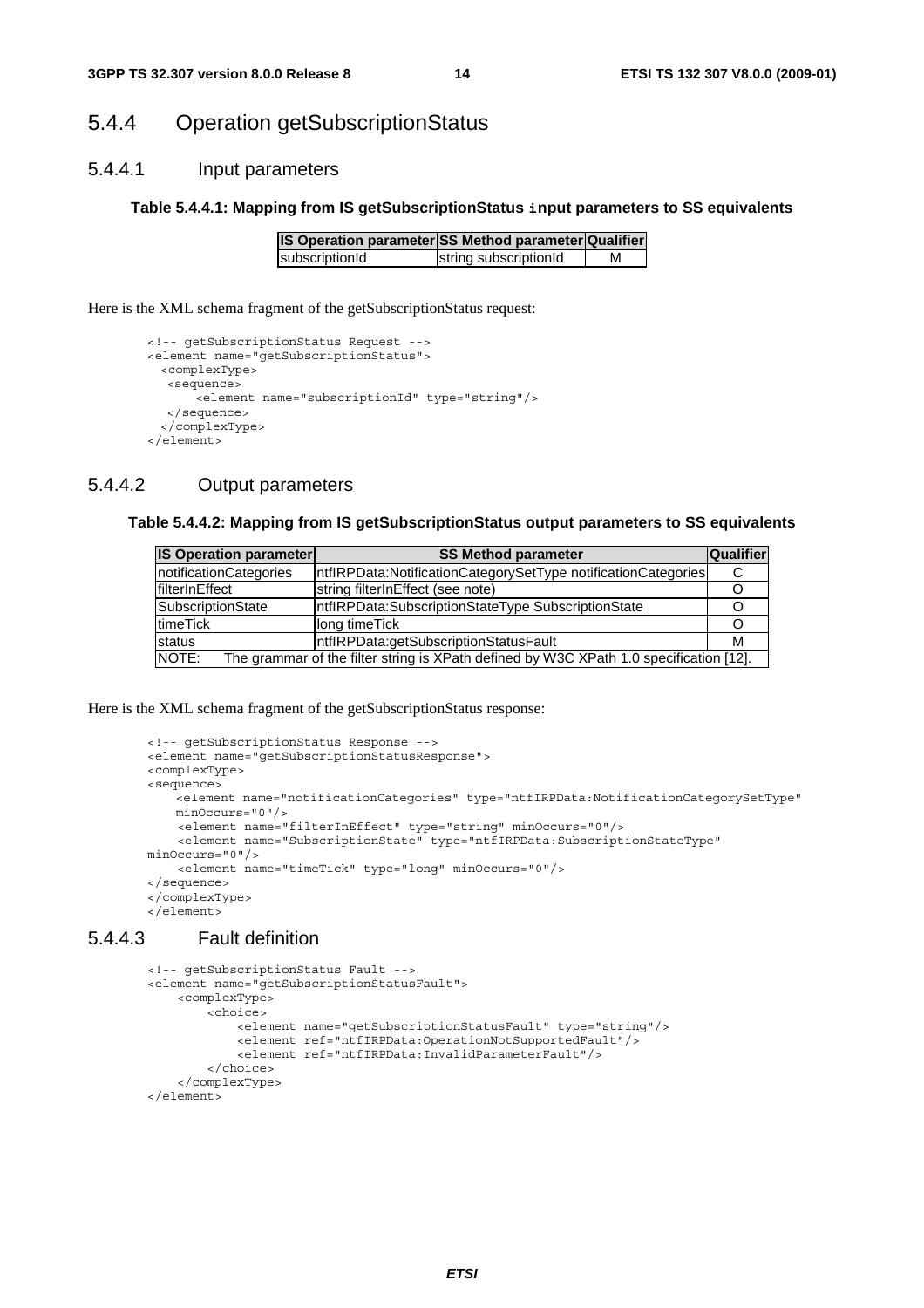## 5.4.5 Operation changeSubscriptionFilter

### 5.4.5.1 Input parameters

#### **Table 5.4.5.1: Mapping from IS changeSubscriptionFilter input parameters to SS equivalents**

| <b>IS Operation parameter</b> | <b>SS Method parameter</b>                                                             | Qualifier |
|-------------------------------|----------------------------------------------------------------------------------------|-----------|
| <b>IsubscriptionId</b>        | string subscriptionId                                                                  | М         |
| lfilter                       | string filter (see note)                                                               |           |
| <b>NOTE:</b>                  | The grammar of the filter string is XPath defined by W3C XPath 1.0 specification [12]. |           |

Here is the XML schema fragment of the changeSubscriptionFilter request:

```
<!-- changeSubscriptionFilter Request --> 
<element name="changeSubscriptionFilter"> 
<complexType> 
<sequence> 
   <element name="subscriptionId" type="string"/> 
   <element name="filter" type="string" minOccurs="0"/> 
</sequence> 
</complexType> 
</element>
```
### 5.4.5.2 Output parameters

### **Table 5.4.5.2: Mapping from IS changeSubscriptionFilter output parameters to SS equivalents**

| <b>IS Operation parameter</b> | <b>SS Method parameter</b>                 | <b>Qualifier</b> |
|-------------------------------|--------------------------------------------|------------------|
| status                        | IntflRPData: changeSubscriptionFilterFault | М                |

Here is the XML schema fragment of the changeSubscriptionFilter response:

```
<!-- changeSubscriptionFilter Response --> 
<element name="changeSubscriptionFilterResponse"> 
</element>
```
### 5.4.5.3 Fault definition

```
<!-- changeSubscriptionFilter Fault --> 
 <element name="changeSubscriptionFilterFault"> 
     <complexType> 
        \n  <choice\sim <element name="changeSubscriptionFilterFault" type="string"/> 
             <element ref="ntfIRPData:OperationNotSupportedFault"/> 
             <element ref="ntfIRPData:InvalidParameterFault"/> 
         </choice> 
     </complexType> 
 </element>
```
## 5.4.6 Operation suspendSubscription

### 5.4.6.1 Input parameters

**Table 5.4.6.1: Mapping from IS suspendSubscription input parameters to SS equivalents** 

| IS Operation parameter SS Method parameter Qualifier |                       |   |
|------------------------------------------------------|-----------------------|---|
| subscriptionId                                       | string subscriptionId | м |

Here is the XML schema fragment of the suspendSubscription request:

```
<!-- suspendSubscription Request --> 
<element name="suspendSubscription"> 
   <complexType>
```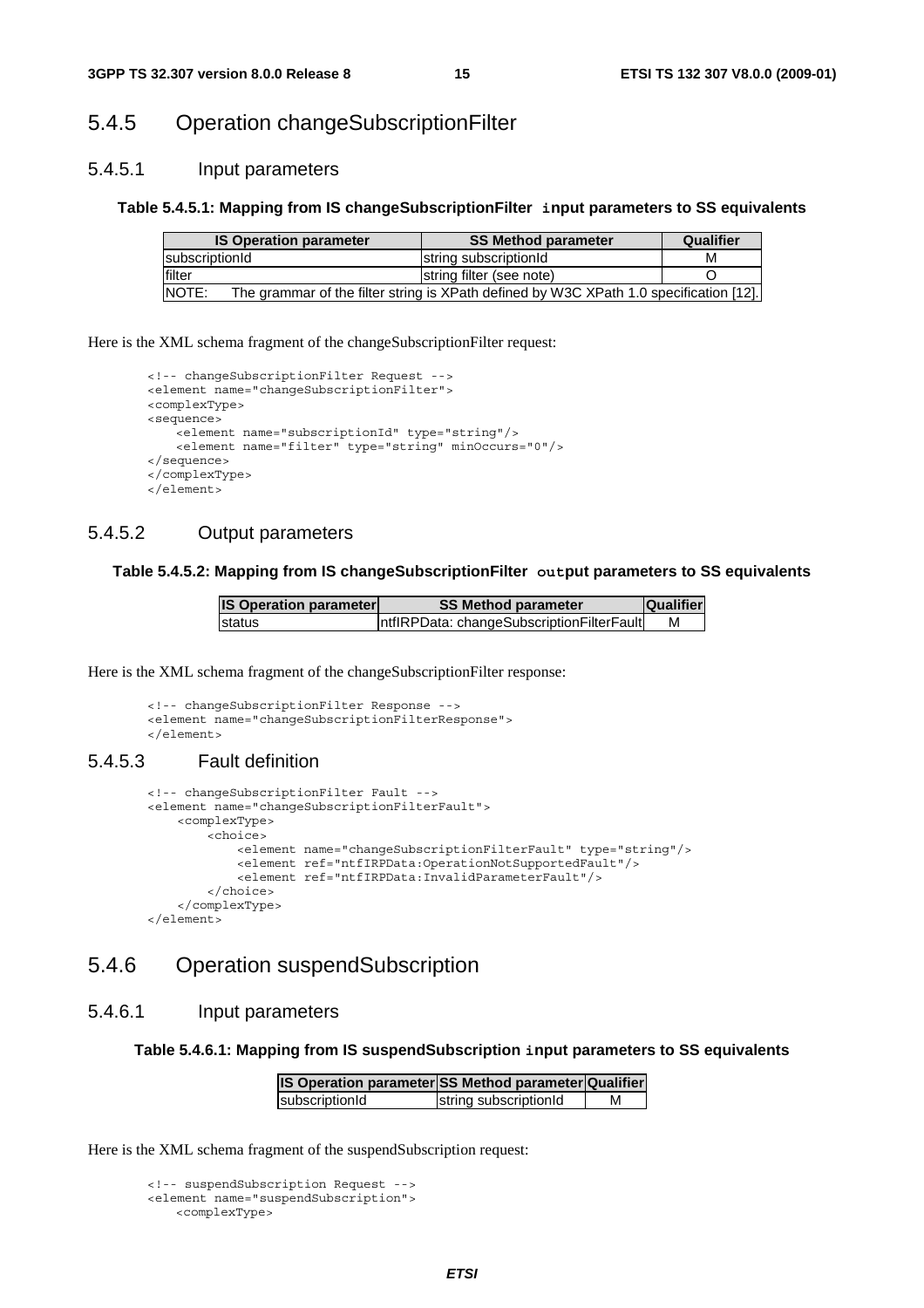```
<sequence> 
            -<br><element name="subscriptionId" type="string"/>
        </sequence> 
    </complexType> 
</element>
```
### 5.4.6.2 Output parameters

**Table 5.4.6.2: Mapping from IS suspendSubscription output parameters to SS equivalents** 

| <b>IS Operation parameter</b> | <b>SS Method parameter</b>           | <b>Qualifier</b> |
|-------------------------------|--------------------------------------|------------------|
| Istatus                       | IntflRPData:suspendSubscriptionFault | М                |

Here is the XML schema fragment of the suspendSubscription response:

```
<!-- suspendSubscription Response --> 
<element name="suspendSubscriptionResponse"> 
</element>
```
### 5.4.6.3 Fault definition

```
<!-- suspendSubscription Fault --> 
 <element name="suspendSubscriptionFault"> 
     <complexType> 
         <choice> 
             <element name="suspendSubscriptionFault" type="string"/> 
             <element ref="ntfIRPData:OperationNotSupportedFault"/> 
             <element ref="ntfIRPData:InvalidParameterFault"/> 
         </choice> 
     </complexType> 
 </element>
```
### 5.4.7 Operation resumeSubscription

#### 5.4.7.1 Input parameters

#### **Table 5.4.7.1: Mapping from IS resumeSubscription input parameters to SS equivalents**

| IS Operation parameter SS Method parameter Qualifier |                       |  |
|------------------------------------------------------|-----------------------|--|
| subscriptionId                                       | string subscriptionId |  |

Here is the XML schema fragment of the resumeSubscription request:

```
<!-- resumeSubscription Request --> 
<element name="resumeSubscription"> 
    <complexType> 
       <sequence> 
            .<br><element name="subscriptionId" type="string"/>
       </sequence> 
    </complexType> 
</element>
```
### 5.4.7.2 Output parameters

#### **Table 5.4.7.2: Mapping from IS resumeSubscription output parameters to SS equivalents**

| <b>IS Operation parameter</b> | <b>SS Method parameter</b>          | <b>Qualifier</b> |
|-------------------------------|-------------------------------------|------------------|
| Istatus                       | IntflRPData:resumeSubscriptionFault | М                |

Here is the XML schema fragment of the resumeSubscription response:

<sup>&</sup>lt;!-- resumeSubscription Response --> <element name="resumeSubscriptionResponse">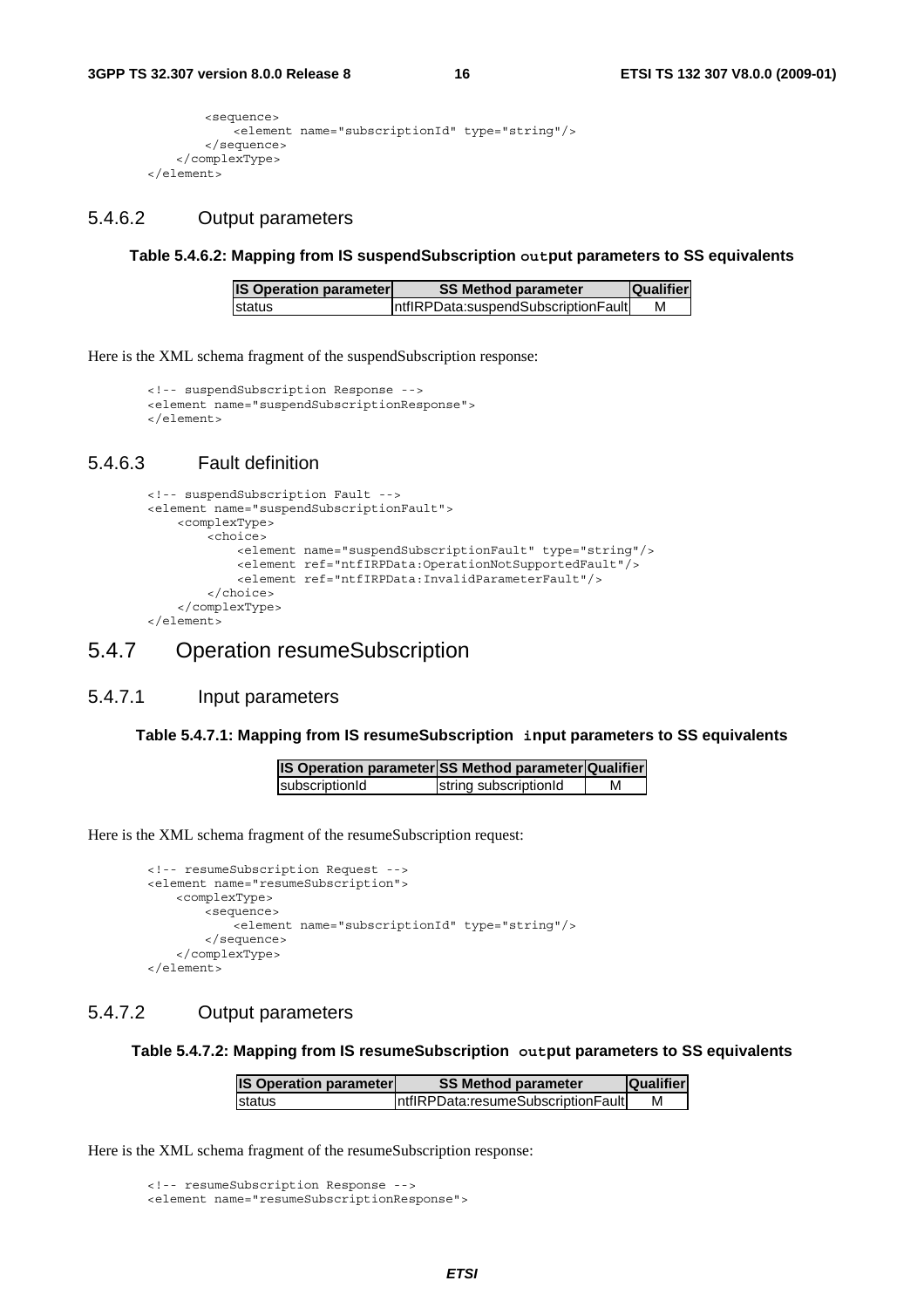</element>

#### 5.4.7.3 Fault definition

```
<!-- resumeSubscription Fault --> 
 <element name="resumeSubscriptionFault"> 
     <complexType> 
         <choice> 
             <element name="resumeSubscriptionFault" type="string"/> 
             <element ref="ntfIRPData:OperationNotSupportedFault"/> 
             <element ref="ntfIRPData:InvalidParameterFault"/> 
         </choice> 
     </complexType> 
 </element>
```
### 5.4.8 Operation getNotificationCategories

#### 5.4.8.1 Input parameters

None.

Here is the XML schema fragment of the getNotificationCategories request:

```
<!-- getNotificationCategories Request --> 
<element name="getNotificationCategories"> 
</element>
```
#### 5.4.8.2 Output parameters

#### **Table 5.4.8.2: Mapping from IS getNotificationCategories output parameters to SS equivalents**

| <b>IS Operation parameter</b> | <b>SS Method parameter</b>                                                                | <b>Qualifier</b> |
|-------------------------------|-------------------------------------------------------------------------------------------|------------------|
|                               | NotificationCategoryList  ntflRPData:NotificationCategorySetType NotificationCategoryList |                  |
| <b>Istatus</b>                | IntflRPData:getNotificationCategoriesFault                                                |                  |

Here is the XML schema fragment of the getNotificationCategories response:

```
<!-- getNotificationCategories Response --> 
<element name="getNotificationCategoriesResponse"> 
 <complexType> 
   <sequence> 
       <element name="NotificationCategoryList" type="ntfIRPData:NotificationCategorySetType"/> 
    </sequence> 
  </complexType> 
</element>
```
### 5.4.8.3 Fault definition

```
<!-- getNotificationCategories Fault --> 
   <element name="getNotificationCategoriesFault"> 
       <complexType> 
           <choice> 
                <element name="getNotificationCategoriesFault" type="string"/> 
                <element ref="ntfIRPData:OperationNotSupportedFault"/> 
           </choice> 
       </complexType> 
   </element>
```
### 5.5 Parameter mapping

Notification IRP: IS (3GPP TS 32.302 [5]) defines the semantics of common attributes carried in notifications. This SS does not provide the mapping of these attributes to their SOAP SS equivalents. Other IRPs such as Alarm IRP: IS (3GPP TS 32.111-2 [6]) identify and qualify these common attributes for use in their environment. Their corresponding SS documents define the mapping of these attributes to their SS equivalents.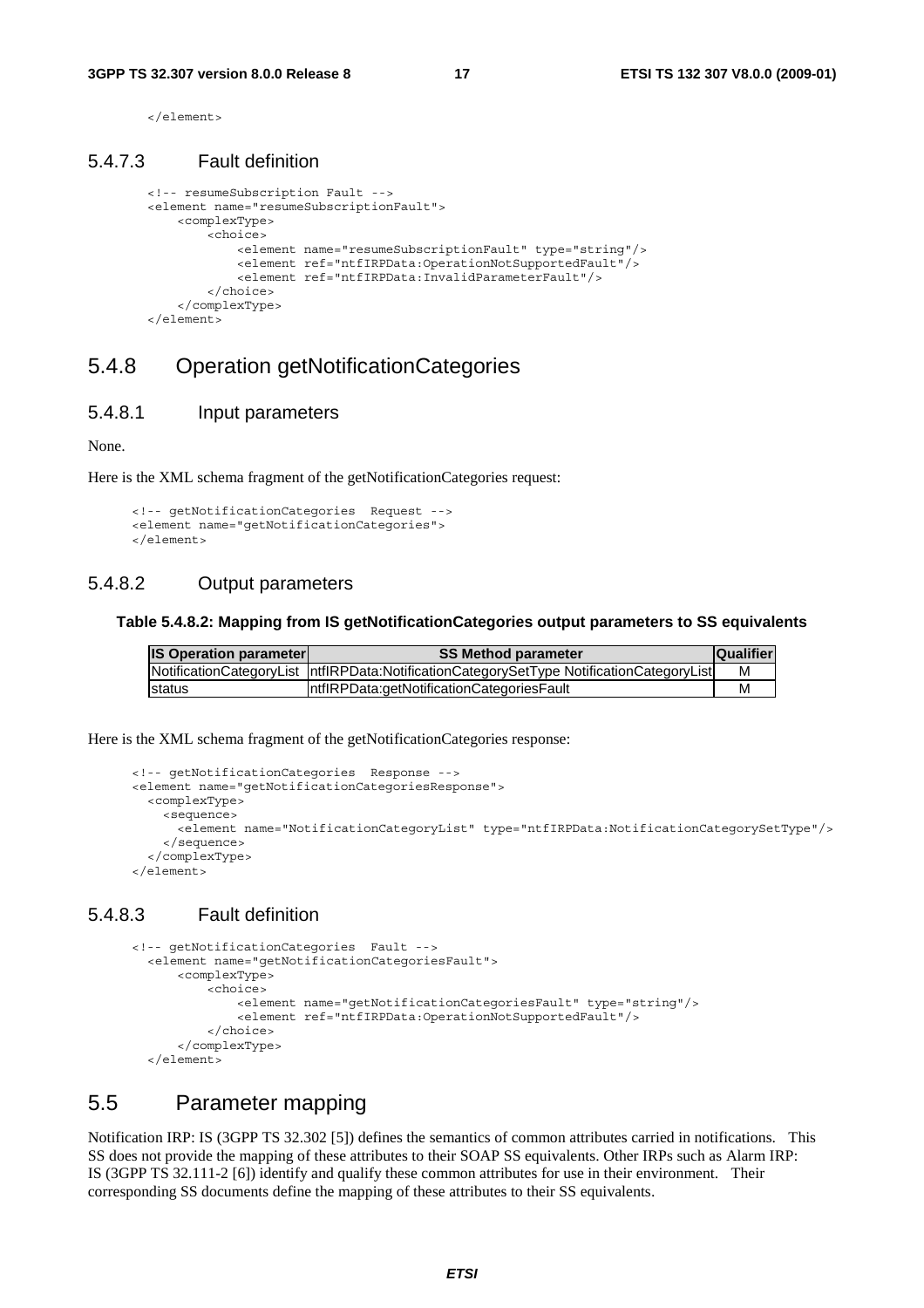## 5.6 NotificationIRPNotification Interface definition

The operation name is defined as 'notify'.

### 5.6.1 Input parameters

#### **Table 5.6.1: notify input parameters**

|   | IS Operation parameter SS Method parameter Qualifier |   |
|---|------------------------------------------------------|---|
| - | xe: Notification notification                        | м |
|   |                                                      |   |

Here is the XML schema fragment of the notify request:

```
<!-- notify Request --> 
<element name="notify"> 
          <complexType> 
              <sequence> 
                  .<br><element name="notification" type="xe:Notification"/>
              </sequence> 
          </complexType> 
     </element>
```
### 5.6.2 Output parameters

None.

6 IRPAgent's Behaviour

This clause describes some IRPAgent's behaviour not captured by WSDL.

## 6.1 Subscription

IRPManager can invoke multiple subscribe operation using different managerReference(s). As far as IRPAgent is concerned, the IRPAgent will emit notifications to multiple "places" with their independent filter requirements. IRPAgent will not know if the notifications are going to the same IRPManager.

If IRPManager invokes multiple subscribe using the same managerReference and with an already subscribed notificationCategory, IRPAgent shall raise AlreadySubscribedFault fault to all invocations except one.

IRPManager can invoke multiple subscribe using the same managerReference and with one or more not-yetsubscribed notificationCategories. In this case, if IRPAgent supports all the notification categories requested, IRPAgent shall accept the invocation; otherwise, it raises

AtLeastOneNotificationCategoryNotSupportedFault fault.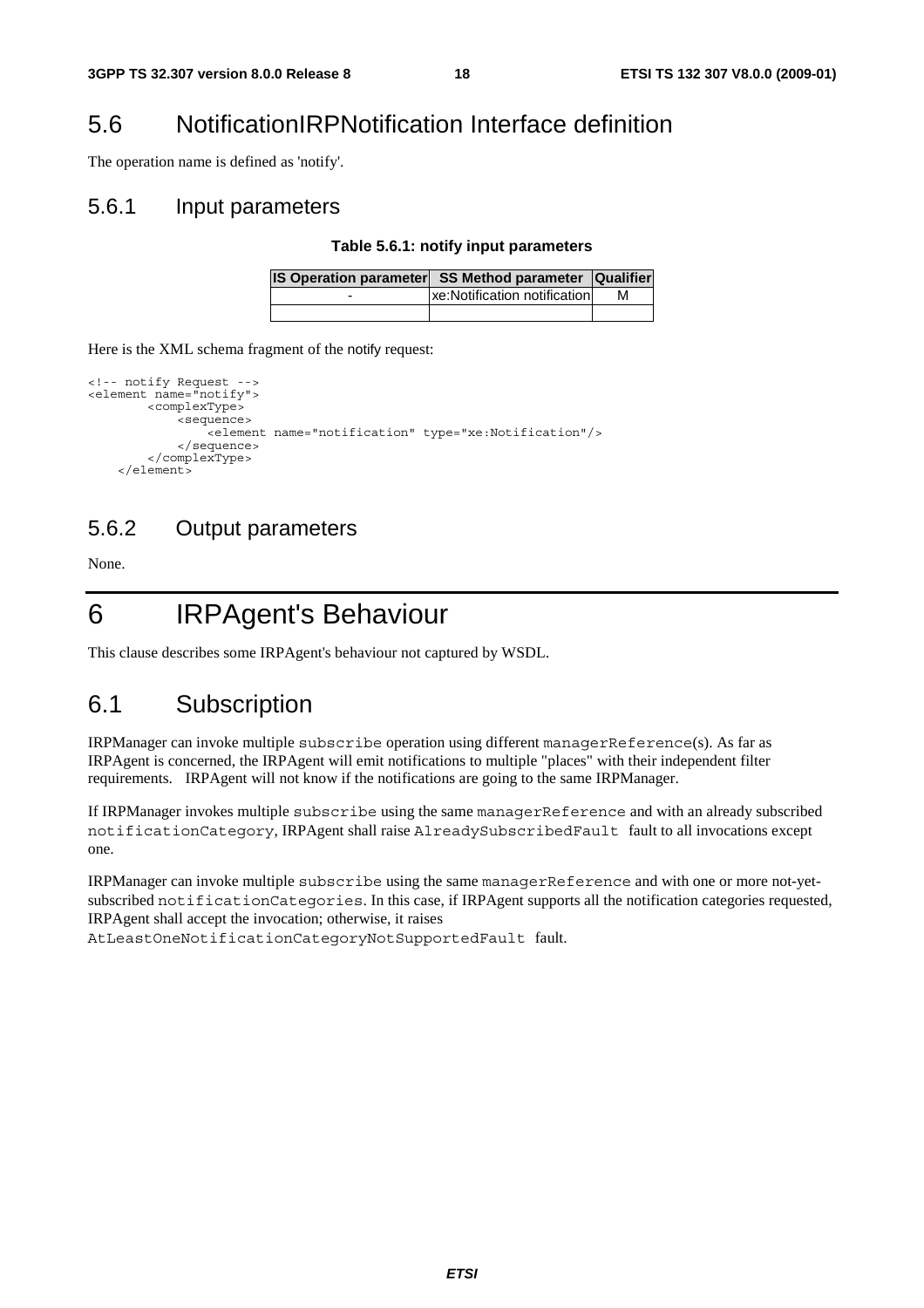## Annex A (normative): WSDL specifications

<?xml version="1.0" encoding="UTF-8"?> <definitions xmlns="http://schemas.xmlsoap.org/wsdl/" xmlns:soap="http://schemas.xmlsoap.org/wsdl/soap/" xmlns:http="http://schemas.xmlsoap.org/wsdl/http/" xmlns:xs="http://www.w3.org/2001/XMLSchema" xmlns:soapenc="http://schemas.xmlsoap.org/soap/encoding/" xmlns:genericIRPSystem="http://www.3gpp.org/ftp/Specs/archive/32\_series/32.317/schema/32317- 800/GenericIRPSystem" xmlns:ntfIRPSystem="http://www.3gpp.org/ftp/Specs/archive/32\_series/32.307/schema/32307- 800/NotificationIRPSystem" xmlns:ntfIRPData="http://www.3gpp.org/ftp/Specs/archive/32\_series/32.307/schema/32307- 800/NotificationIRPData" targetNamespace="http://www.3gpp.org/ftp/Specs/archive/32\_series/32.307/schema/32307- 800/NotificationIRPSystem"> <import namespace="http://www.3gpp.org/ftp/Specs/archive/32\_series/32.317/schema/32317- 800/GenericIRPSystem" location="http://www.3gpp.org/ftp/Specs/archive/32\_series/32.317/schema/32317- 800-wsdl.zip"/> <types>  $\geq$ c $\cap$ hema targetNamespace="http://www.3gpp.org/ftp/Specs/archive/32\_series/32.307/schema/32307- 800/NotificationIRPData" xmlns="http://www.w3.org/2001/XMLSchema"> <!-- subscribe Request --> <element name="subscribe"> <complexType> <sequence> -<br><element name="managerReference" type="anyURI"/> <element name="timeTick" type="long" minOccurs="0"/> <element name="notificationCategories" type="ntfIRPData:NotificationCategorySetType" minOccurs="0"/> <element name="filter" type="string" minOccurs="0"/> <element name="ntfTransServiceNS" type="anyURI"/> </sequence> </complexType> </element> <!-- subscribe Response --> <element name="subscribeResponse"> <complexType> <sequence> -<br><element name="subscriptionId" type="string"/> </sequence> </complexType> </element> <complexType name="NotificationCategorySetType"> <complexContent> <extension base="ntfIRPData:VersionNumberSetType"> </extension> </complexContent> </complexType> <!-- subscribe Fault --> <element name="subscribeFault"> <complexType> <choice> <element name="AlreadySubscribedFault" type="string"/> <element name="AtLeastOneNotificationCategoryNotSupportedFault" type="string"/> <element name="subscribeFault" type="string"/> <element ref="ntfIRPData:InvalidParameterFault"/> </choice> </complexType> </element> <!-- unsubscribe Request --> <element name="unsubscribe"> <complexType> <sequence> .<br><element name="managerReference" type="anyURI"/> <element name="subscriptionId" type="string" minOccurs="0"/> </sequence> </complexType> </element> <!-- unsubscribe Response --> <element name="unsubscribeResponse"> </element>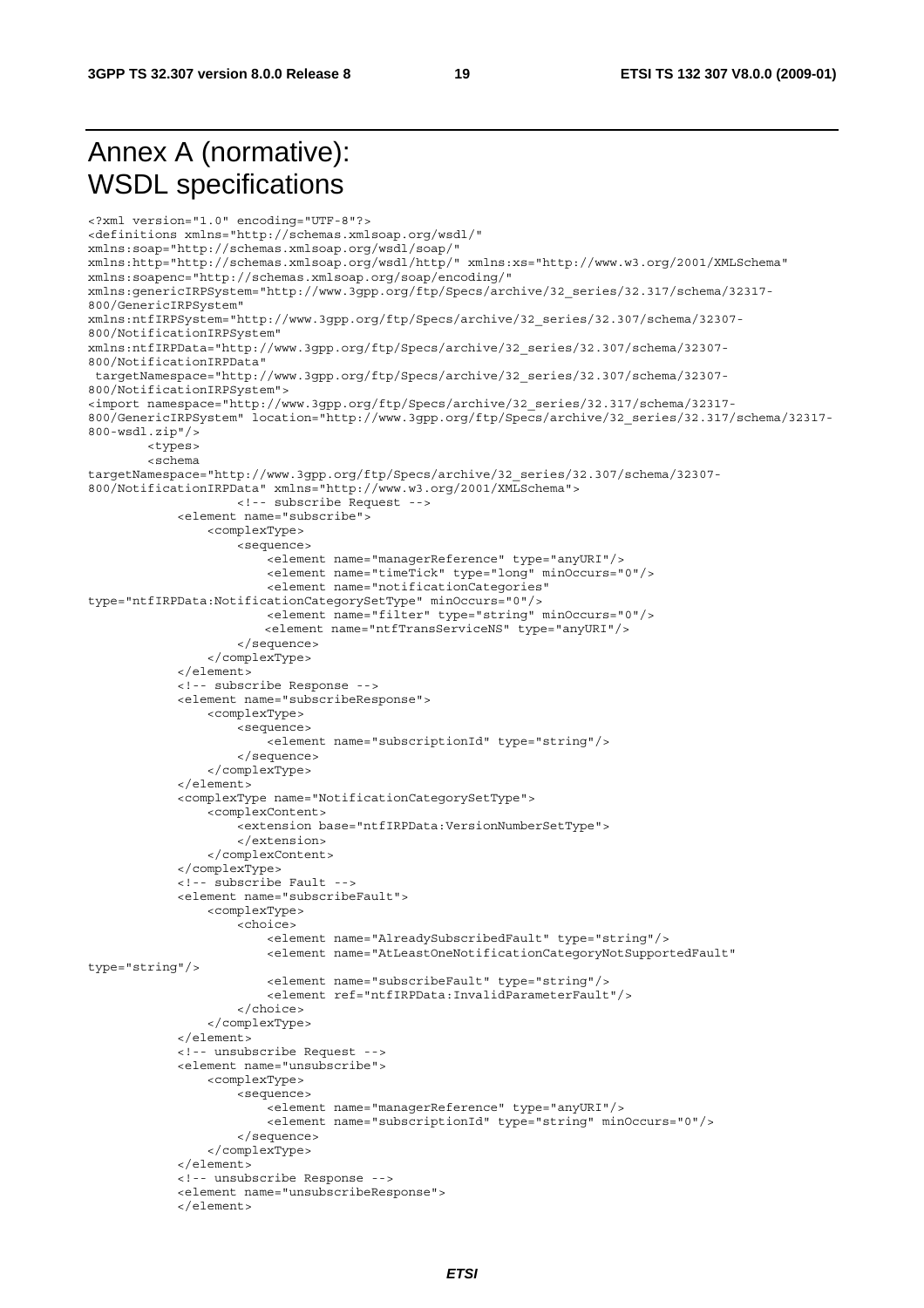```
 <!-- unsubscribe Fault --> 
              <element name="unsubscribeFault"> 
                  <complexType> 
                      <choice> 
                           <element name="unsubscribeFault" type="string"/> 
                           <element ref="ntfIRPData:InvalidParameterFault"/> 
                       </choice> 
                  </complexType> 
              </element> 
              <!-- getSubscriptionIds Request --> 
              <element name="getSubscriptionIds"> 
                  <complexType> 
                      <sequence> 
                          -<br><element name="managerReference" type="anyURI"/>
                      </sequence> 
                  </complexType> 
              </element> 
              <!-- getSubscriptionIds Response --> 
              <element name="getSubscriptionIdsResponse"> 
                  <complexType> 
                      <sequence> 
                           <element name="subscriptionIdSet"> 
                               <complexType> 
                                   <sequence> 
                                        <element name="subscriptionId" type="string" 
maxOccurs="unbounded"/> 
                                   </sequence> 
                               </complexType> 
                           </element> 
                      </sequence> 
                  </complexType> 
              </element> 
              <!-- getSubscriptionIds Fault --> 
              <element name="getSubscriptionIdsFault"> 
                  <complexType> 
                      <choice> 
                           <element name="getSubscriptionIdsFault" type="string"/> 
                           <element ref="ntfIRPData:OperationNotSupportedFault"/> 
                           <element ref="ntfIRPData:InvalidParameterFault"/> 
                      </choice> 
                  </complexType> 
              </element> 
              <!-- getSubscriptionStatus Request --> 
              <element name="getSubscriptionStatus"> 
                  <complexType> 
                      <sequence> 
                           <element name="subscriptionId" type="string"/> 
                      </sequence> 
                  </complexType> 
              </element> 
              <!-- getSubscriptionStatus Response --> 
              <element name="getSubscriptionStatusResponse"> 
                  <complexType> 
                      <sequence> 
                           <element name="notificationCategories" 
type="ntfIRPData:NotificationCategorySetType" minOccurs="0"/> 
                           <element name="filterInEffect" type="string" minOccurs="0"/> 
                           <element name="SubscriptionState" type="ntfIRPData:SubscriptionStateType" 
minOccurs="0"/> 
                           <element name="timeTick" type="long" minOccurs="0"/> 
                      </sequence> 
                  </complexType> 
              </element> 
              <simpleType name="SubscriptionStateType"> 
                  <restriction base="string"> 
                      <enumeration value="Suspended"/> 
                      <enumeration value="NotSuspended"/> 
                  </restriction> 
              </simpleType> 
              <!-- getSubscriptionStatus Fault --> 
              <element name="getSubscriptionStatusFault"> 
                  <complexType> 
                      <choice> 
                           <element name="getSubscriptionStatusFault" type="string"/> 
                           <element ref="ntfIRPData:OperationNotSupportedFault"/> 
                           <element ref="ntfIRPData:InvalidParameterFault"/> 
                       </choice> 
                  </complexType>
```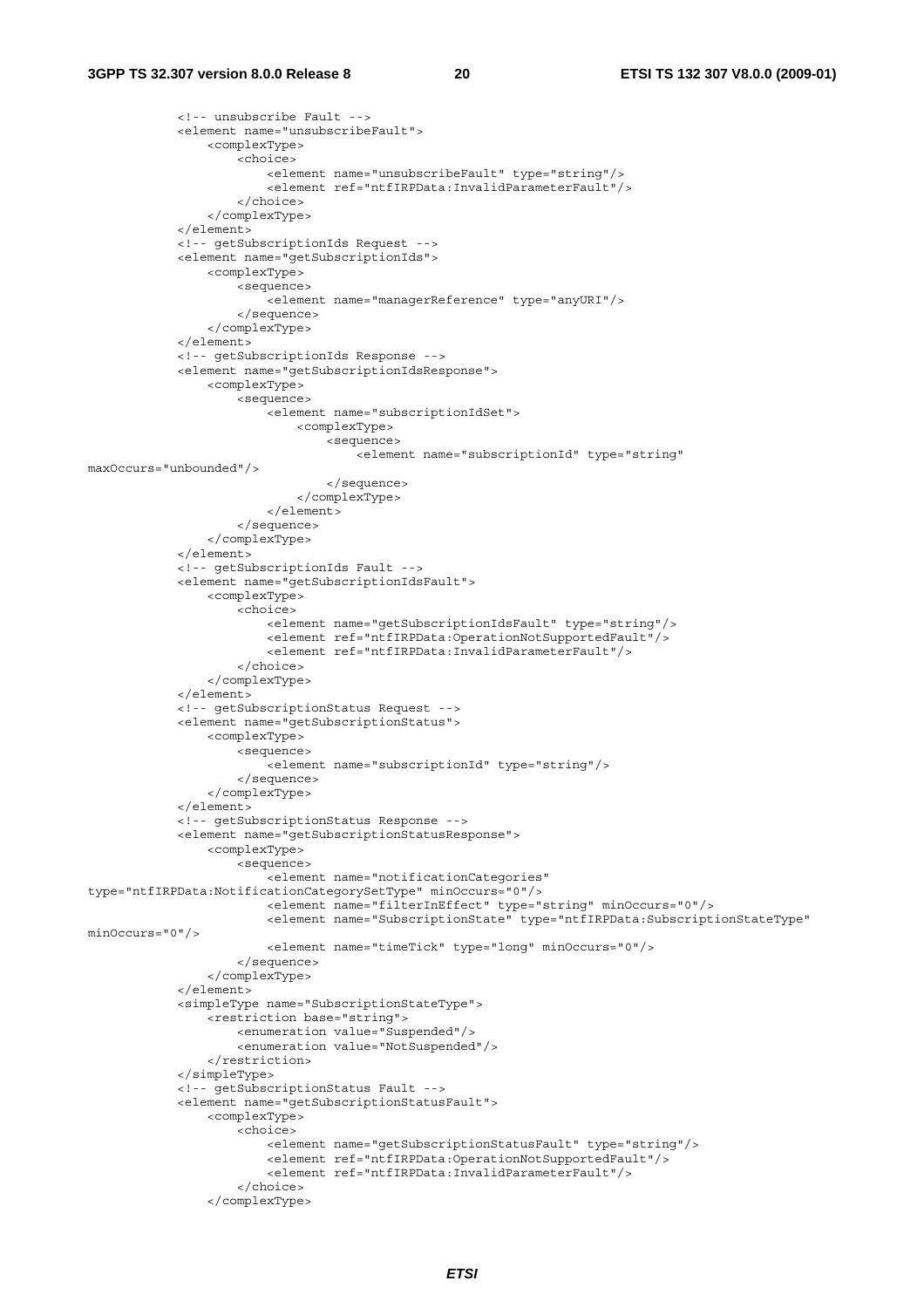```
 </element> 
              <!-- changeSubscriptionFilter Request --> 
             <element name="changeSubscriptionFilter"> 
                  <complexType> 
                      <sequence> 
                         -<br><element name="subscriptionId" type="string"/>
                           <element name="filter" type="string" minOccurs="0"/> 
                      </sequence> 
                  </complexType> 
              </element> 
             <!-- changeSubscriptionFilter Response --> 
             <element name="changeSubscriptionFilterResponse"> 
            \epsilon/element>
              <!-- changeSubscriptionFilter Fault --> 
             <element name="changeSubscriptionFilterFault"> 
                  <complexType> 
                      <choice> 
                           <element name="changeSubscriptionFilterFault" type="string"/> 
                           <element ref="ntfIRPData:OperationNotSupportedFault"/> 
                           <element ref="ntfIRPData:InvalidParameterFault"/> 
                      </choice> 
                  </complexType> 
             </element> 
              <!-- suspendSubscription Request --> 
             <element name="suspendSubscription"> 
                  <complexType> 
                      <sequence> 
                           <element name="subscriptionId" type="string"/> 
                      </sequence> 
                  </complexType> 
             </element> 
              <!-- suspendSubscription Response --> 
             <element name="suspendSubscriptionResponse"> 
             </element> 
              <!-- suspendSubscription Fault --> 
             <element name="suspendSubscriptionFault"> 
                  <complexType> 
                      <choice> 
                           <element name="suspendSubscriptionFault" type="string"/> 
                           <element ref="ntfIRPData:OperationNotSupportedFault"/> 
                           <element ref="ntfIRPData:InvalidParameterFault"/> 
                      </choice> 
                  </complexType> 
             </element> 
              <!-- resumeSubscription Request --> 
             <element name="resumeSubscription"> 
                  <complexType> 
                      <sequence> 
                           <element name="subscriptionId" type="string"/> 
                      </sequence> 
                  </complexType> 
             </element> 
              <!-- resumeSubscription Response --> 
             <element name="resumeSubscriptionResponse"> 
             </element> 
             <!-- resumeSubscription Fault --> 
             <element name="resumeSubscriptionFault"> 
                  <complexType> 
                      <choice> 
                           <element name="resumeSubscriptionFault" type="string"/> 
                           <element ref="ntfIRPData:OperationNotSupportedFault"/> 
                           <element ref="ntfIRPData:InvalidParameterFault"/> 
                      </choice> 
                  </complexType> 
             </element> 
             <!-- getNotificationCategories Request --> 
              <element name="getNotificationCategories"> 
             </element> 
             <!-- getNotificationCategories Response --> 
              <element name="getNotificationCategoriesResponse"> 
                  <complexType> 
                      <sequence> 
                          <element name="NotificationCategoryList" 
type="ntfIRPData:NotificationCategorySetType"/> 
                      </sequence> 
                  </complexType> 
              </element> 
              <!-- getNotificationCategories Fault -->
```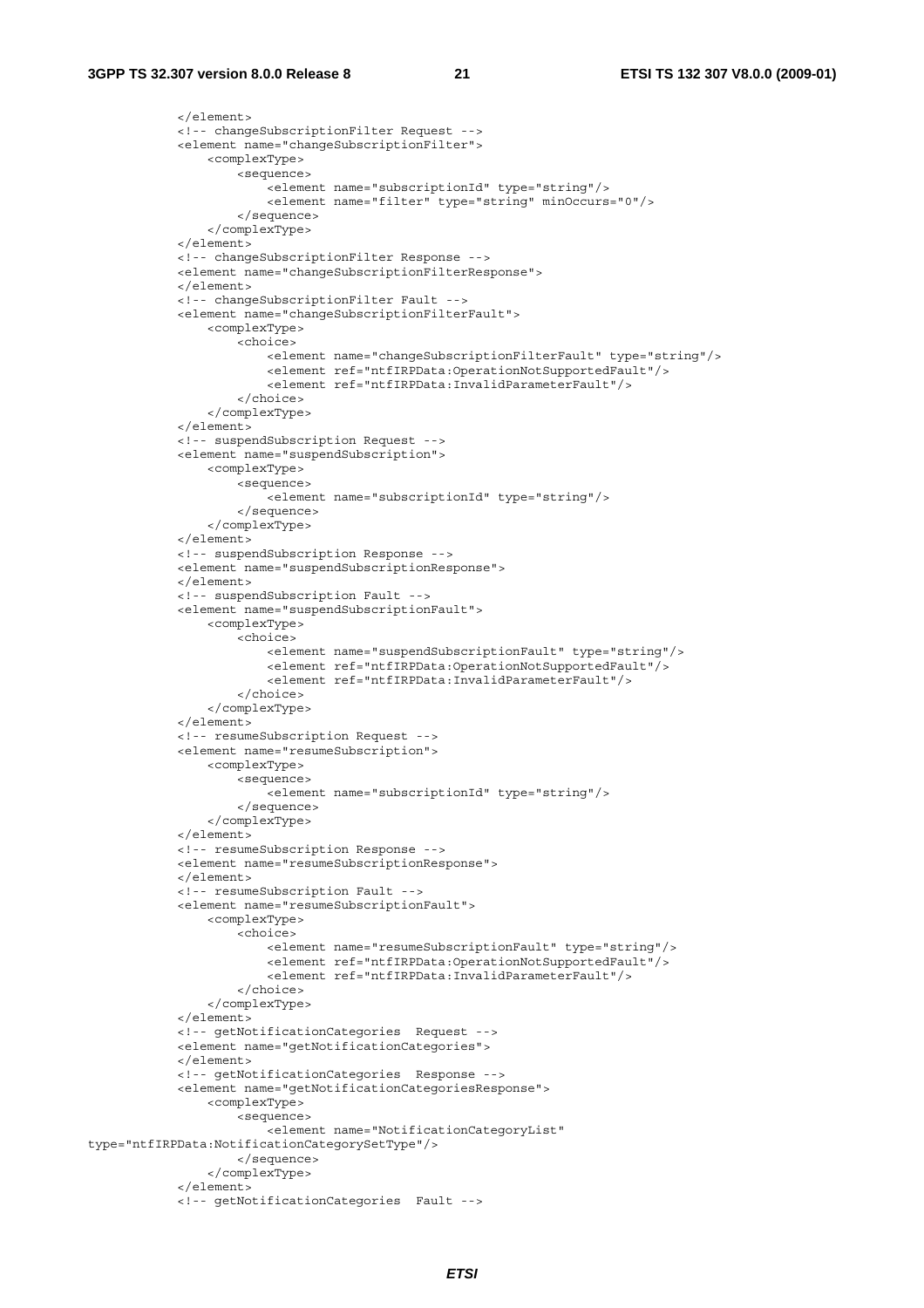#### **3GPP TS 32.307 version 8.0.0 Release 8 22 ETSI TS 132 307 V8.0.0 (2009-01)**

```
 <element name="getNotificationCategoriesFault"> 
                  <complexType> 
                      <choice> 
                          <element name="getNotificationCategoriesFault" type="string"/> 
                           <element ref="ntfIRPData:OperationNotSupportedFault"/> 
                      </choice> 
                  </complexType> 
              </element> 
             <element name="OperationNotSupportedFault" type="string"/> 
              <element name="InvalidParameterFault" type="string"/> 
              <simpleType name="VersionNumberType"> 
                  <restriction base="string"/> 
              </simpleType> 
              <complexType name="VersionNumberSetType"> 
                  <sequence> 
                     -<br>-<element name="versionNumber" type="ntfIRPData:VersionNumberType"
maxOccurs="unbounded"/> 
                  </sequence> 
              </complexType> 
              <complexType name="ParameterSetType"> 
                  <sequence> 
                      <element name="parameterName" type="string" maxOccurs="unbounded"/> 
                  </sequence> 
              </complexType> 
              <complexType name="OperationType"> 
                  <sequence> 
                     -<br><element name="operationName" type="string"/>
                      <element name="parameterSet" type="ntfIRPData:ParameterSetType"/> 
                  </sequence> 
              </complexType> 
              <complexType name="OperationSetType"> 
                  <sequence> 
                      <element name="operation" type="ntfIRPData:OperationType" 
maxOccurs="unbounded"/> 
                  </sequence> 
              </complexType> 
              <complexType name="NotificationType"> 
                  <sequence> 
                      <element name="notificationName" type="string"/> 
                      <element name="parameterSet" type="ntfIRPData:ParameterSetType"/> 
                  </sequence> 
              </complexType> 
              <complexType name="NotificationSetType"> 
                  <sequence> 
                      <element name="notification" type="ntfIRPData:NotificationType" 
maxOccurs="unbounded"/> 
                  </sequence> 
              </complexType> 
         </schema> 
     </types> 
     <message name="subscribeRequest"> 
         <part name="parameter" element="ntfIRPData:subscribe"/> 
     </message> 
     <message name="subscribeResponse"> 
         <part name="parameter" element="ntfIRPData:subscribeResponse"/> 
     </message> 
     <message name="subscribeFault"> 
         <part name="parameter" element="ntfIRPData:subscribeFault"/> 
     </message> 
     <message name="unsubscribeRequest"> 
         <part name="parameter" element="ntfIRPData:unsubscribe"/> 
     </message> 
     <message name="unsubscribeResponse"> 
         <part name="parameter" element="ntfIRPData:unsubscribeResponse"/> 
     </message> 
     <message name="unsubscribeFault"> 
         <part name="parameter" element="ntfIRPData:unsubscribeFault"/> 
     </message> 
     <message name="getSubscriptionIdsRequest"> 
         <part name="parameter" element="ntfIRPData:getSubscriptionIds"/> 
     </message> 
     <message name="getSubscriptionIdsResponse"> 
         <part name="parameter" element="ntfIRPData:getSubscriptionIdsResponse"/> 
     </message> 
     <message name="getSubscriptionIdsFault"> 
         <part name="parameter" element="ntfIRPData:getSubscriptionIdsFault"/>
```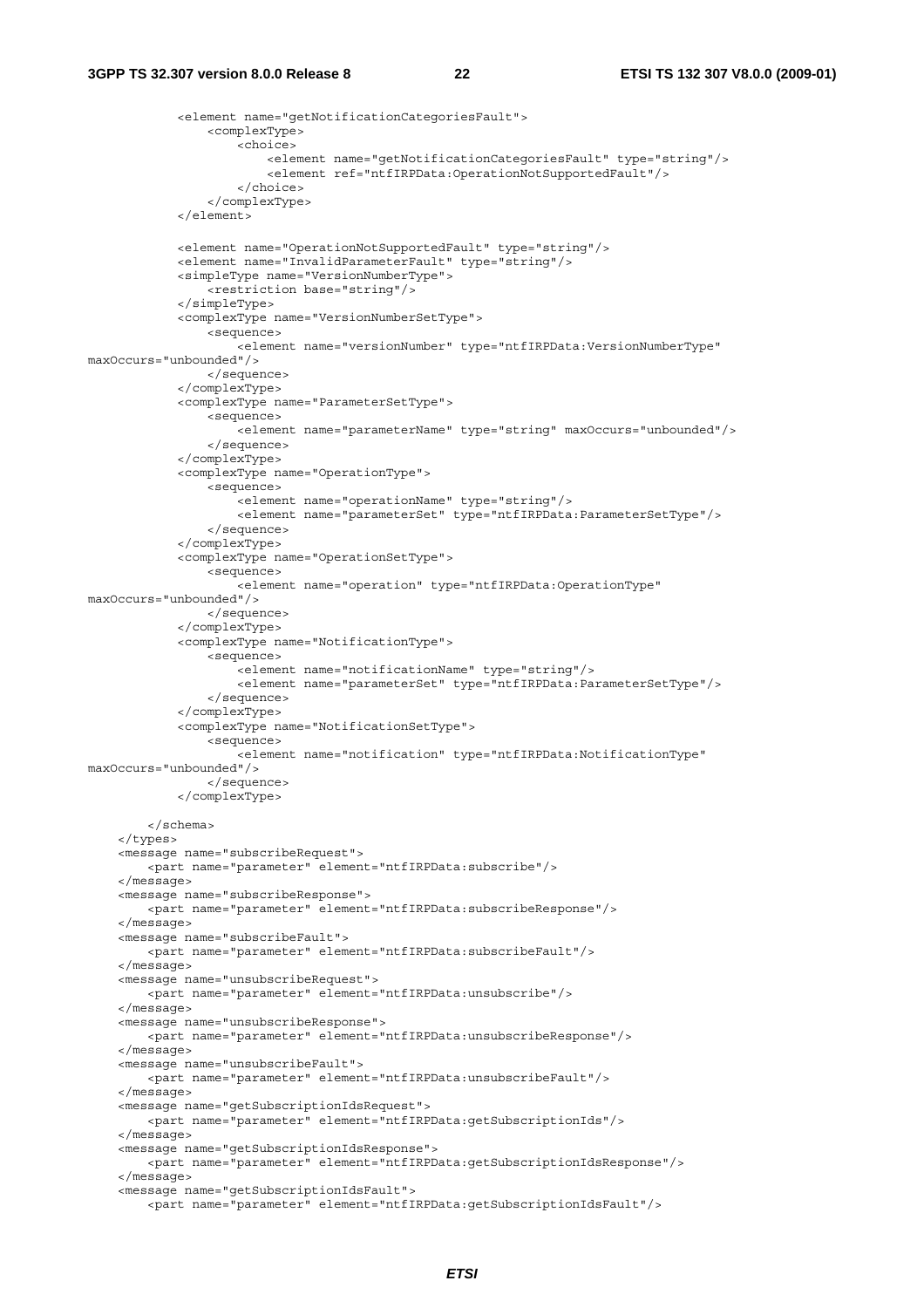#### **3GPP TS 32.307 version 8.0.0 Release 8 23 ETSI TS 132 307 V8.0.0 (2009-01)**

 </message> <message name="getSubscriptionStatusRequest"> <part name="parameter" element="ntfIRPData:getSubscriptionStatus"/> </message> <message name="getSubscriptionStatusResponse"> <part name="parameter" element="ntfIRPData:getSubscriptionStatusResponse"/> </message> <message name="getSubscriptionStatusFault"> <part name="parameter" element="ntfIRPData:getSubscriptionStatusFault"/> </message> <message name="changeSubscriptionFilterRequest"> <part name="parameter" element="ntfIRPData:changeSubscriptionFilter"/> </message> <message name="changeSubscriptionFilterResponse"> <part name="parameter" element="ntfIRPData:changeSubscriptionFilterResponse"/> </message> <message name="changeSubscriptionFilterFault"> <part name="parameter" element="ntfIRPData:changeSubscriptionFilterFault"/> </message> <message name="suspendSubscriptionRequest"> <part name="parameter" element="ntfIRPData:suspendSubscription"/> </message> <message name="suspendSubscriptionResponse"> <part name="parameter" element="ntfIRPData:suspendSubscriptionResponse"/> </message> <message name="suspendSubscriptionFault"> <part name="parameter" element="ntfIRPData:suspendSubscriptionFault"/> </message> <message name="resumeSubscriptionRequest"> <part name="parameter" element="ntfIRPData:resumeSubscription"/> </message> <message name="resumeSubscriptionResponse"> <part name="parameter" element="ntfIRPData:resumeSubscriptionResponse"/> </message> <message name="resumeSubscriptionFault"> <part name="parameter" element="ntfIRPData:resumeSubscriptionFault"/> </message> <message name="getNotificationCategoriesRequest"> <part name="parameter" element="ntfIRPData:getNotificationCategories"/> </message> <message name="getNotificationCategoriesResponse"> <part name="parameter" element="ntfIRPData:getNotificationCategoriesResponse"/> </message> <message name="getNotificationCategoriesFault"> <part name="parameter" element="ntfIRPData:getNotificationCategoriesFault"/> </message> <portType name="NotificationIRP"> <operation name="getIRPVersion"> <input message="genericIRPSystem:getIRPVersionRequest"/> <output message="genericIRPSystem:getIRPVersionResponse"/> <fault name="getIRPVersionFault" message="genericIRPSystem:getIRPVersionFault"/> </operation> <operation name="getOperationProfile"> <input message="genericIRPSystem:getOperationProfileRequest"/> <output message="genericIRPSystem:getOperationProfileResponse"/> <fault name="getOperationProfileFault" message="genericIRPSystem:getOperationProfileFault"/> </operation> <operation name="getNotificationProfile"> <input message="genericIRPSystem:getNotificationProfileRequest"/> <output message="genericIRPSystem:getNotificationProfileResponse"/> <fault name="getNotificationProfileFault" message="genericIRPSystem:getNotificationProfileFault"/> </operation> <operation name="subscribe"> <input message="ntfIRPSystem:subscribeRequest"/> <output message="ntfIRPSystem:subscribeResponse"/> <fault name="subscribeFault" message="ntfIRPSystem:subscribeFault"/> </operation> <operation name="unsubscribe"> <input message="ntfIRPSystem:unsubscribeRequest"/> <output message="ntfIRPSystem:unsubscribeResponse"/> <fault name="unsubscribeFault" message="ntfIRPSystem:unsubscribeFault"/> </operation> <operation name="getSubscriptionIds"> <input message="ntfIRPSystem:getSubscriptionIdsRequest"/> <output message="ntfIRPSystem:getSubscriptionIdsResponse"/>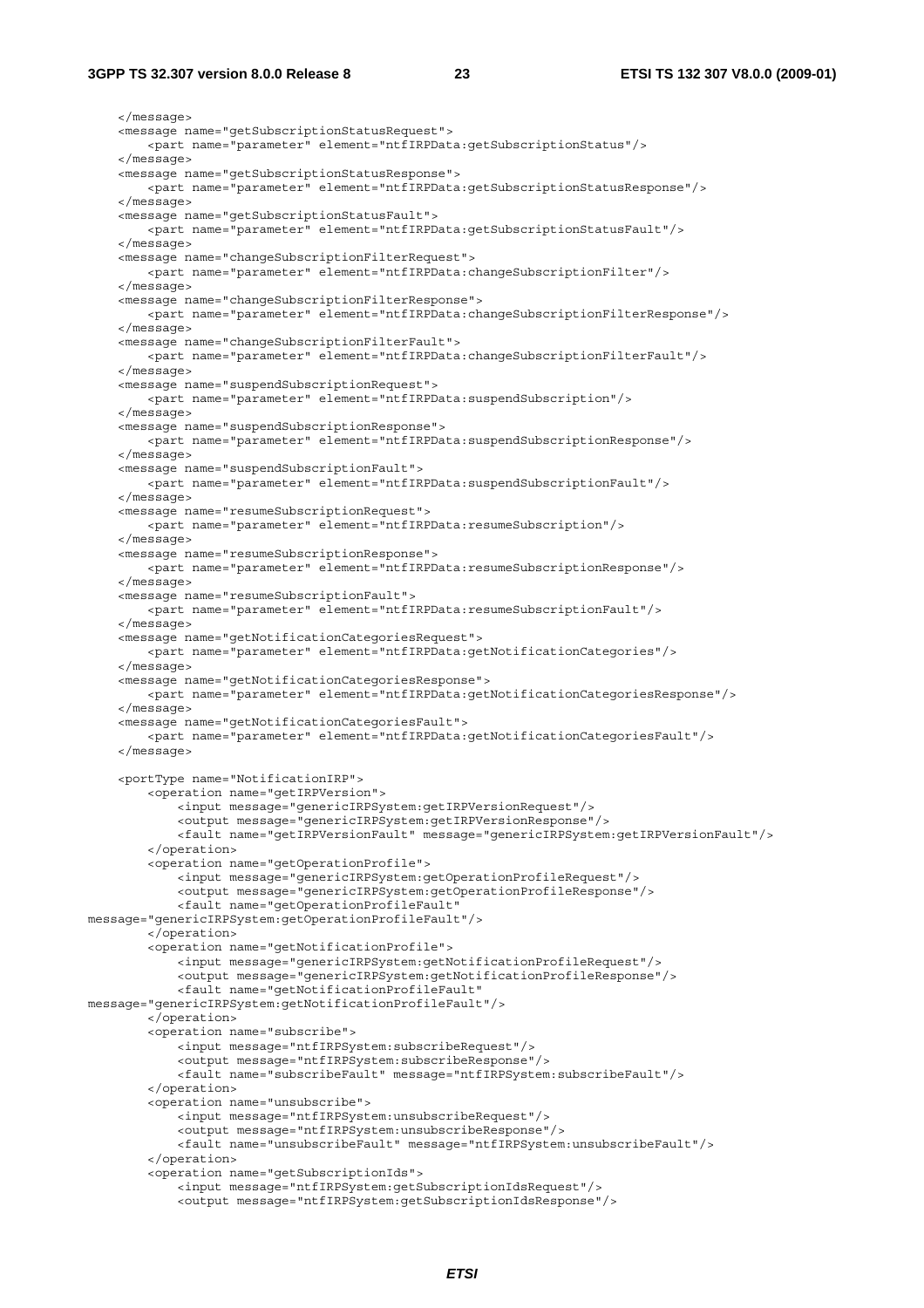```
 <fault name="getSubscriptionIdsFault" message="ntfIRPSystem:getSubscriptionIdsFault"/> 
         </operation> 
         <operation name="getSubscriptionStatus"> 
              <input message="ntfIRPSystem:getSubscriptionStatusRequest"/> 
              <output message="ntfIRPSystem:getSubscriptionStatusResponse"/> 
              <fault name="getSubscriptionStatusFault" 
message="ntfIRPSystem:getSubscriptionStatusFault"/> 
         </operation> 
        <operation name="changeSubscriptionFilter">
              <input message="ntfIRPSystem:changeSubscriptionFilterRequest"/> 
              <output message="ntfIRPSystem:changeSubscriptionFilterResponse"/> 
              <fault name="changeSubscriptionFilterFault" 
message="ntfIRPSystem:changeSubscriptionFilterFault"/> 
         </operation> 
         <operation name="suspendSubscription"> 
             <input message="ntfIRPSystem:suspendSubscriptionRequest"/> 
             <output message="ntfIRPSystem:suspendSubscriptionResponse"/>
             <fault name="suspendSubscriptionFault" message="ntfIRPSystem:suspendSubscriptionFault"/> 
         </operation> 
         <operation name="resumeSubscription"> 
             <input message="ntfIRPSystem:resumeSubscriptionRequest"/> 
             <output message="ntfIRPSystem:resumeSubscriptionResponse"/> 
              <fault name="resumeSubscriptionFault" message="ntfIRPSystem:resumeSubscriptionFault"/> 
         </operation> 
         <operation name="getNotificationCategories"> 
             <input message="ntfIRPSystem:getNotificationCategoriesRequest"/> 
             <output message="ntfIRPSystem:getNotificationCategoriesResponse"/>
              <fault name="getNotificationCategoriesFault" 
message="ntfIRPSystem:getNotificationCategoriesFault"/> 
         </operation> 
     </portType> 
     <binding name="NotificationIRP" type="ntfIRPSystem:NotificationIRP"> 
         <soap:binding style="document" transport="http://schemas.xmlsoap.org/soap/http"/> 
         <operation name="getIRPVersion"> 
             <soap:operation 
soapAction="http://www.3gpp.org/ftp/Specs/archive/32_series/32.307/schema/32307-800/getIRPVersion"/> 
             <input> 
                  <soap:body use="literal"/> 
             </input> 
             <output> 
                  <soap:body use="literal"/> 
              </output> 
             <fault name="getIRPVersionFault"> 
                  <soap:fault name="getIRPVersionFault" use="literal"/> 
            \epsilon/fault>
         </operation> 
         <operation name="getOperationProfile"> 
             <soap:operation 
soapAction="http://www.3gpp.org/ftp/Specs/archive/32_series/32.307/schema/32307-
800/getOperationProfile"/> 
             <input> 
                  <soap:body use="literal"/> 
              </input> 
             <output> 
                  <soap:body use="literal"/> 
              </output> 
             <fault name="getOperationProfileFault"> 
                  <soap:fault name="getOperationProfileFault" use="literal"/> 
             </fault> 
          </operation> 
         <operation name="getNotificationProfile"> 
              <soap:operation 
soapAction="http://www.3gpp.org/ftp/Specs/archive/32_series/32.307/schema/32307-
800/getNotificationProfile"/> 
             <input> 
                .<br><soap:body use="literal"/>
             </input> 
              <output> 
                  <soap:body use="literal"/> 
              </output> 
             <fault name="getNotificationProfileFault"> 
                  <soap:fault name="getNotificationProfileFault" use="literal"/> 
              </fault> 
         </operation> 
         <operation name="subscribe">
```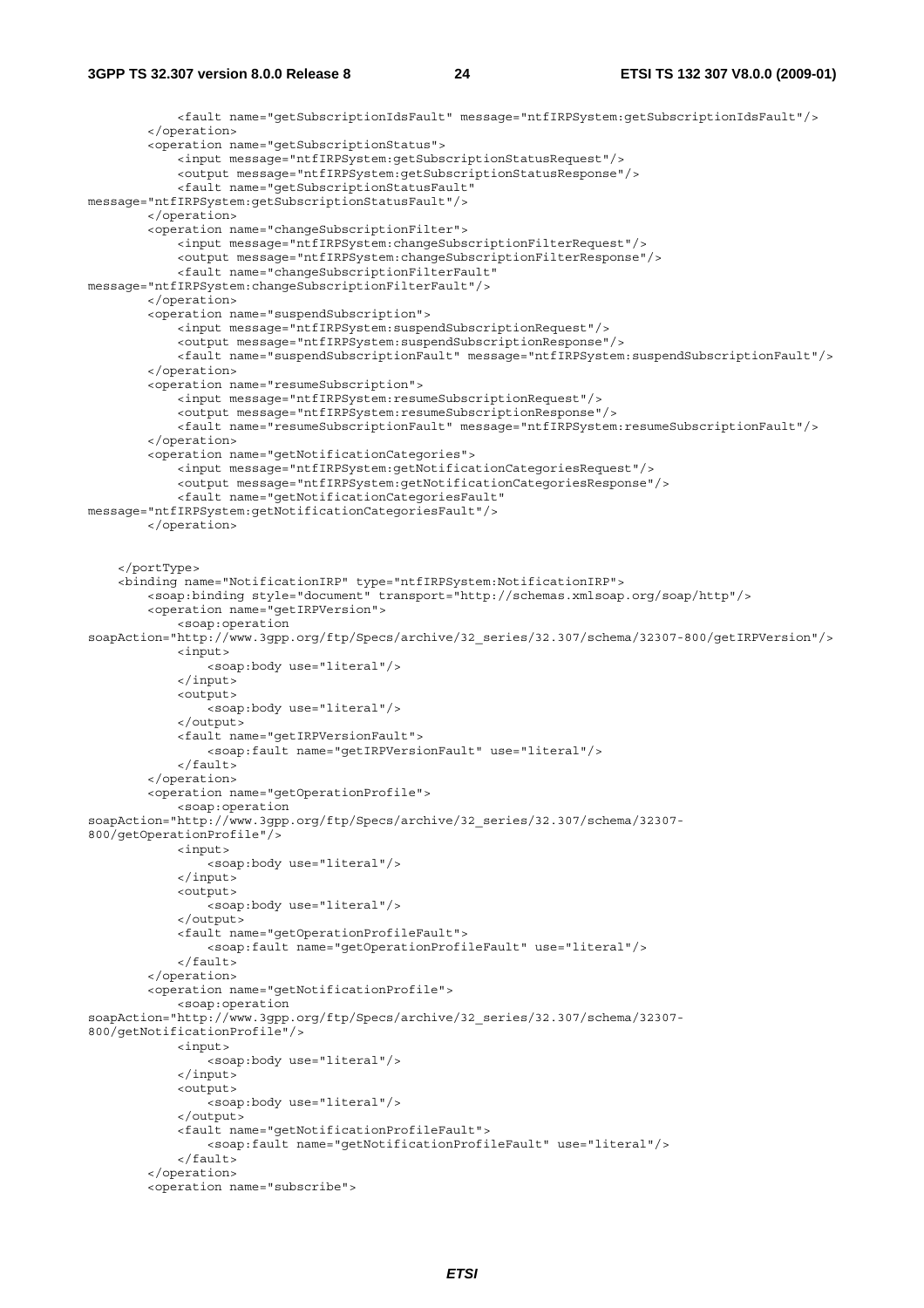#### **3GPP TS 32.307 version 8.0.0 Release 8 25 ETSI TS 132 307 V8.0.0 (2009-01)**

</output>

```
 <soap:operation 
soapAction="http://www.3gpp.org/ftp/Specs/archive/32_series/32.307/schema/32307-800/subscribe"/> 
              <input> 
                  <soap:body use="literal"/> 
              </input> 
              <output> 
                 -<br><soap:body use="literal"/>
             \epsilon/\alphautput>
              <fault name="subscribeFault"> 
                  <soap:fault name="subscribeFault" use="literal"/> 
              </fault> 
         </operation> 
          <operation name="unsubscribe"> 
          <soap:operation 
soapAction="http://www.3gpp.org/ftp/Specs/archive/32_series/32.307/schema/32307-800/unsubscribe"/> 
              <input> 
                  <soap:body use="literal"/> 
              </input> 
              <output> 
                 .<br><soap:body use="literal"/>
              </output> 
              <fault name="unsubscribeFault"> 
                  <soap:fault name="unsubscribeFault" use="literal"/> 
             \epsilon/faults
          </operation> 
          <operation name="getSubscriptionIds"> 
              <soap:operation 
soapAction="http://www.3gpp.org/ftp/Specs/archive/32_series/32.307/schema/32307-
800/getSubscriptionIds"/> 
              <input> 
                  <soap:body use="literal"/> 
              </input> 
              <output> 
                  <soap:body use="literal"/> 
              </output> 
              <fault name="getSubscriptionIdsFault"> 
                  <soap:fault name="getSubscriptionIdsFault" use="literal"/> 
              </fault> 
          </operation> 
         <operation name="getSubscriptionStatus"> 
              <soap:operation 
soapAction="http://www.3gpp.org/ftp/Specs/archive/32_series/32.307/schema/32307-
800/getSubscriptionStatus"/> 
              <input> 
                  <soap:body use="literal"/> 
              </input> 
              <output> 
                  <soap:body use="literal"/> 
              </output> 
              <fault name="getSubscriptionStatusFault"> 
                  <soap:fault name="getSubscriptionStatusFault" use="literal"/> 
              </fault> 
          </operation> 
         <operation name="changeSubscriptionFilter"> 
              <soap:operation 
soapAction="http://www.3gpp.org/ftp/Specs/archive/32_series/32.307/schema/32307-
800/changeSubscriptionFilter"/> 
              <input> 
                  <soap:body use="literal"/> 
              </input> 
              <output> 
                  <soap:body use="literal"/> 
              </output> 
              <fault name="changeSubscriptionFilterFault"> 
                  <soap:fault name="changeSubscriptionFilterFault" use="literal"/> 
              </fault> 
         </operation> 
         <operation name="suspendSubscription"> 
              <soap:operation 
soapAction="http://www.3gpp.org/ftp/Specs/archive/32_series/32.307/schema/32307-
800/suspendSubscription"/> 
              <input> 
                  <soap:body use="literal"/> 
              </input> 
              <output> 
                 -<br><soap:body use="literal"/>
```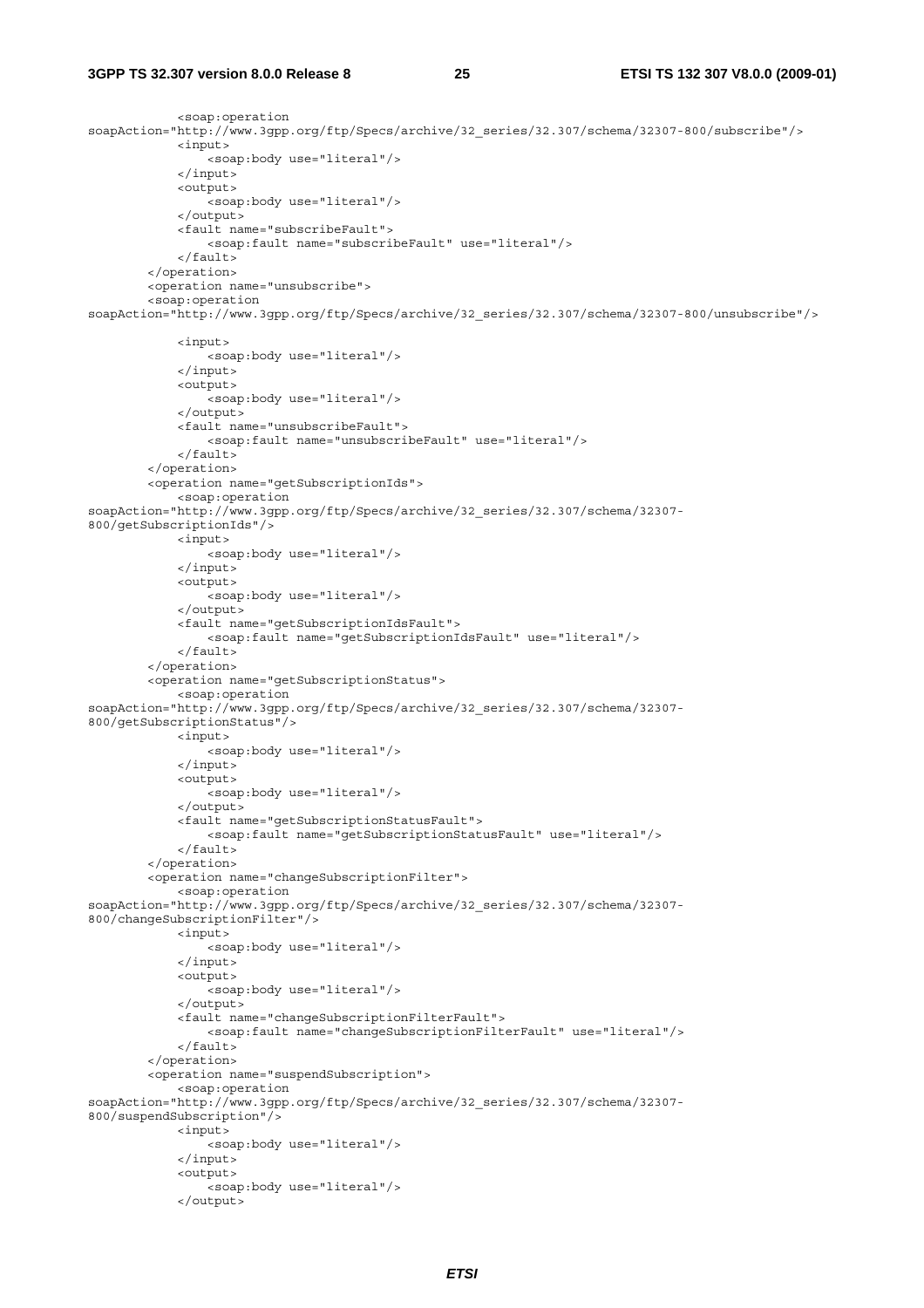#### **3GPP TS 32.307 version 8.0.0 Release 8 26 ETSI TS 132 307 V8.0.0 (2009-01)**

```
 <fault name="suspendSubscriptionFault"> 
                  <soap:fault name="suspendSubscriptionFault" use="literal"/> 
              </fault> 
         </operation> 
         <operation name="resumeSubscription"> 
             <soap:operation 
soapAction="http://www.3gpp.org/ftp/Specs/archive/32_series/32.307/schema/32307-
800/resumeSubscription"/> 
             <input> 
                  <soap:body use="literal"/> 
              </input> 
              <output> 
                  <soap:body use="literal"/> 
              </output> 
              <fault name="resumeSubscriptionFault"> 
                 <soap:fault name="resumeSubscriptionFault" use="literal"/> 
              </fault> 
         </operation> 
         <operation name="getNotificationCategories"> 
             <soap:operation 
soapAction="http://www.3gpp.org/ftp/Specs/archive/32_series/32.307/schema/32307-
800/getNotificationCategories"/> 
             <input> 
                  <soap:body use="literal"/> 
              </input> 
              <output> 
                 <soap:body use="literal"/> 
              </output> 
              <fault name="getNotificationCategoriesFault"> 
                  <soap:fault name="getNotificationCategoriesFault" use="literal"/> 
            \epsilon/fault>
         </operation> 
     </binding> 
     <service name="NotificationIRP"> 
         <port name="NotificationIRP" binding="ntfIRPSystem:NotificationIRP"> 
             <soap:address location="To be defined."/> 
         </port> 
     </service> 
</definitions>
```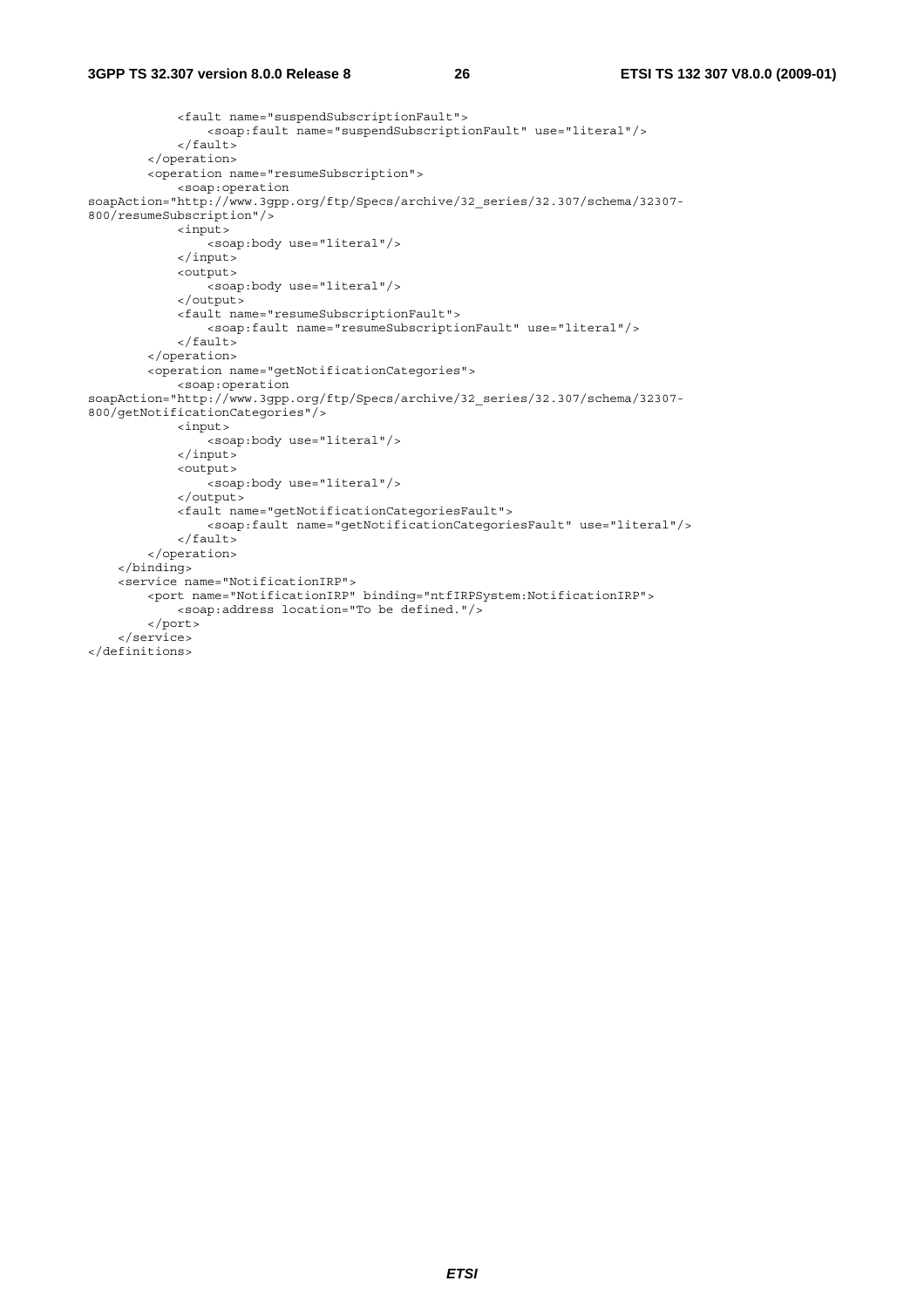## Annex B (normative): Notification WSDL specifications

```
<?xml version="1.0" encoding="UTF-8"?> 
<definitions xmlns="http://schemas.xmlsoap.org/wsdl/" 
xmlns:soap="http://schemas.xmlsoap.org/wsdl/soap/" 
xmlns:http="http://schemas.xmlsoap.org/wsdl/http/" xmlns:xs="http://www.w3.org/2001/XMLSchema" 
xmlns:soapenc="http://schemas.xmlsoap.org/soap/encoding/" 
xmlns:ntfIRPNtfSystem="http://www.3gpp.org/ftp/Specs/archive/32_series/32.307/schema/32307-
800/notification/NotificationIRPNtfSystem" 
xmlns:ntfIRPNtfData="http://www.3gpp.org/ftp/Specs/archive/32_series/32.307/schema/32307-
800/notification/NotificationIRPNtfData" 
xmlns:xe="http://www.3gpp.org/ftp/specs/latest/rel-6/32_series/32305#notification" 
  targetNamespace="http://www.3gpp.org/ftp/Specs/archive/32_series/32.307/schema/32307-
800/notification/NotificationIRPNtfSystem"> 
         <types> 
         <schema 
targetNamespace="http://www.3gpp.org/ftp/Specs/archive/32_series/32.307/schema/32307-
800/notification/NotificationIRPNtfData" xmlns="http://www.w3.org/2001/XMLSchema"> 
         <xs:import namespace="http://www.3gpp.org/ftp/specs/latest/rel-
6/32_series/32305#notification" 
schemaLocation="http://www.3gpp.org/ftp/specs/archive/32_series/32.305/schema/32305-610-
XMLSchema.zip"/> 
     <!-- notify Request --> 
     <element name="notify"> 
         <complexType> 
             <sequence> 
             <element name="notification" type="xe:Notification"/> 
             </sequence> 
         </complexType> 
     </element> 
     </schema> 
     </types> 
     <message name="notifyRequest"> 
         <part name="parameter" element="ntfIRPNtfData:notify"/> 
     </message> 
     <portType name="NotificationIRPNtf"> 
         <operation name="notify"> 
             <input message="ntfIRPNtfSystem:notifyRequest"/> 
         </operation> 
     </portType> 
     <binding name="NotificationIRPNtf" type="ntfIRPNtfSystem:NotificationIRPNtf"> 
         <soap:binding style="document" transport="http://schemas.xmlsoap.org/soap/http"/> 
         <operation name="notify"> 
             <soap:operation 
soapAction="http://www.3gpp.org/ftp/Specs/archive/32_series/32.307/schema/32307-
800/notification/notify"/> 
             <input> 
                 <soap:body use="literal"/> 
             </input> 
         </operation> 
     </binding> 
     <service name="NotificationIRPNtf"> 
         <port name="NotificationIRPNtf" binding="ntfIRPNtfSystem:NotificationIRPNtf"> 
             <soap:address location="To be defined."/> 
         </port> 
     </service> 
</definitions>
```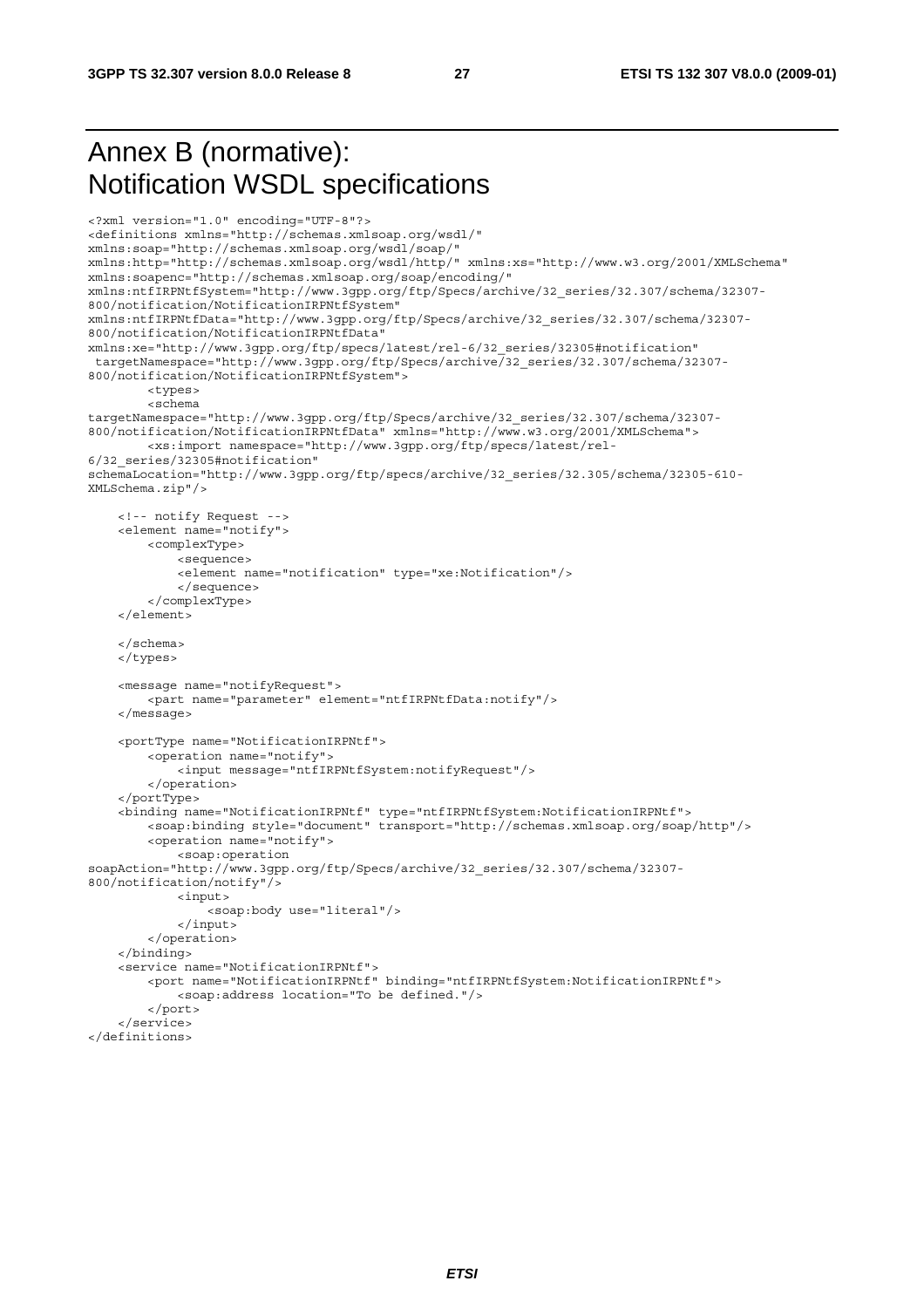## Annex C (informative): Notification IRP WSDL/XML schema electronic files

The electronic files corresponding to the normative WSDL/XML schema defined in the present document are available in native form in the following archive:

http://www.3gpp.org/ftp/Specs/archive/32\_series/32307/schema/32307-800-wsdl.zip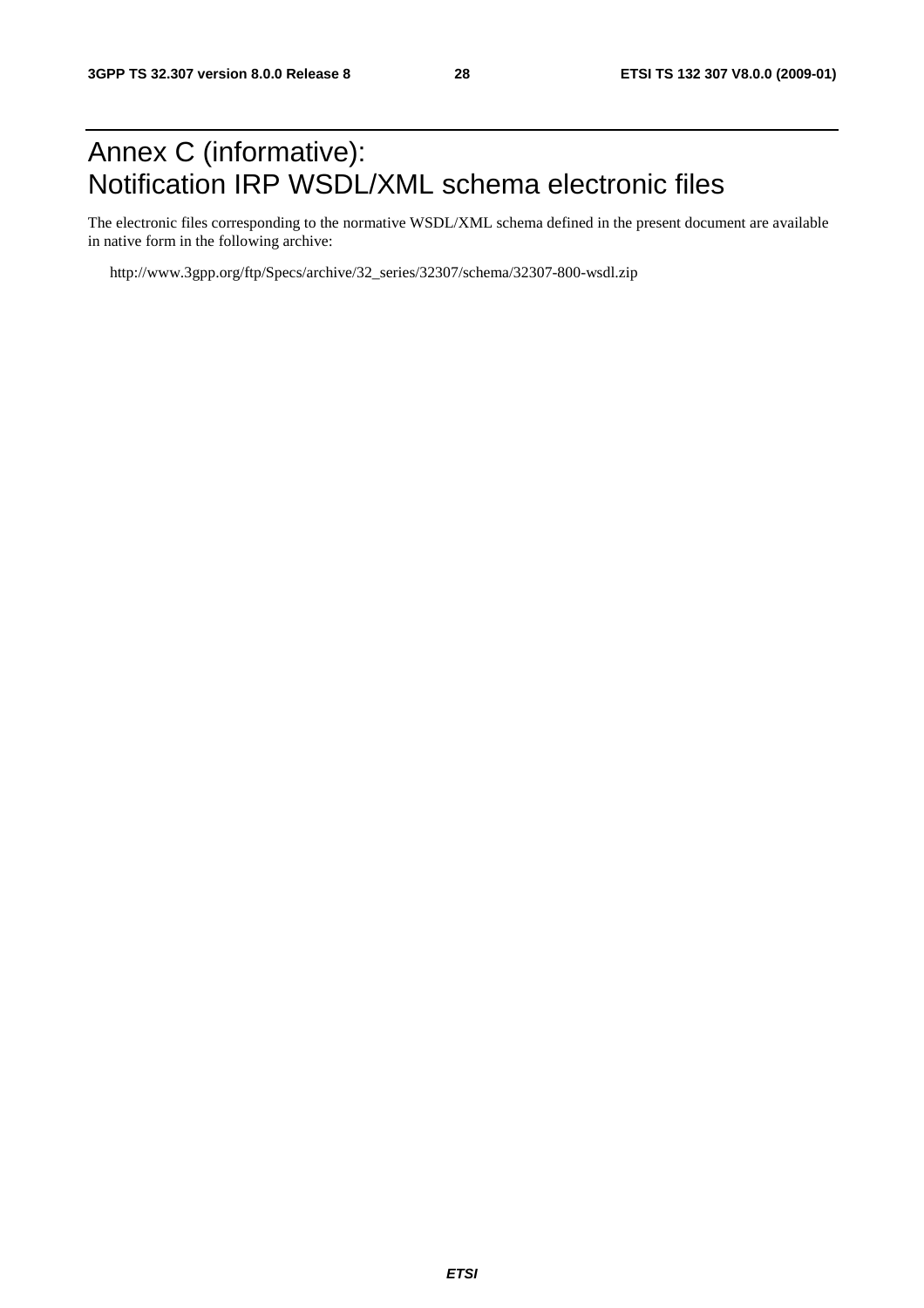## Annex D (informative): Change history

| <b>Change history</b> |       |                    |      |     |                                                                       |                          |            |            |
|-----------------------|-------|--------------------|------|-----|-----------------------------------------------------------------------|--------------------------|------------|------------|
| <b>Date</b>           | TSG#  | <b>TSG Doc. CR</b> |      | IR. | Subject/Comment                                                       | <b>Cat</b>               | <b>Old</b> | <b>New</b> |
| Mar 2006              | SA 31 | SP-060096 --       |      |     | Submitted to TSG SA#31 for Information                                | $\overline{\phantom{a}}$ | 1.0.0      |            |
| Dec 2006 SA 34        |       | SP-060740          |      |     | Submitted to TSG SA#34 for Approval                                   | --                       | 2.0.0      | 7.0.0      |
| Mar 2007              |       |                    |      |     | Delete reference to the 32.304 CMIP SS, Reason: SA#35 endorsed        | $-$                      | 7.0.0      | 7.0.1      |
|                       |       |                    |      |     | the SA5 decision to not propagate the CMIP Solution Sets to Rel-7     |                          |            |            |
|                       |       |                    |      |     | (TS 32.3x4, TS 32.4x4, TS 32.6x4)                                     |                          |            |            |
| Jun 2007              |       |                    |      |     | Changed TS Title. Reason: SOAP does not stand anymore for "Simple  -- |                          | 7.0.1      | 7.0.2      |
|                       |       |                    |      |     | Object Access Protocol"                                               |                          |            |            |
| Dec 2008 SA 42        |       | SP-080845          |      |     | Incorrect URI specified in TS 32.307 (both word document and          |                          |            | 7.1.0      |
|                       |       |                    | 0001 |     | corresponding wsdl file)                                              |                          | 7.0.2      |            |
| Dec 2008 SA 42        |       | $-$                |      |     | Upgrade to Release 8                                                  | --                       | 7.1.0      | 8.0.0      |